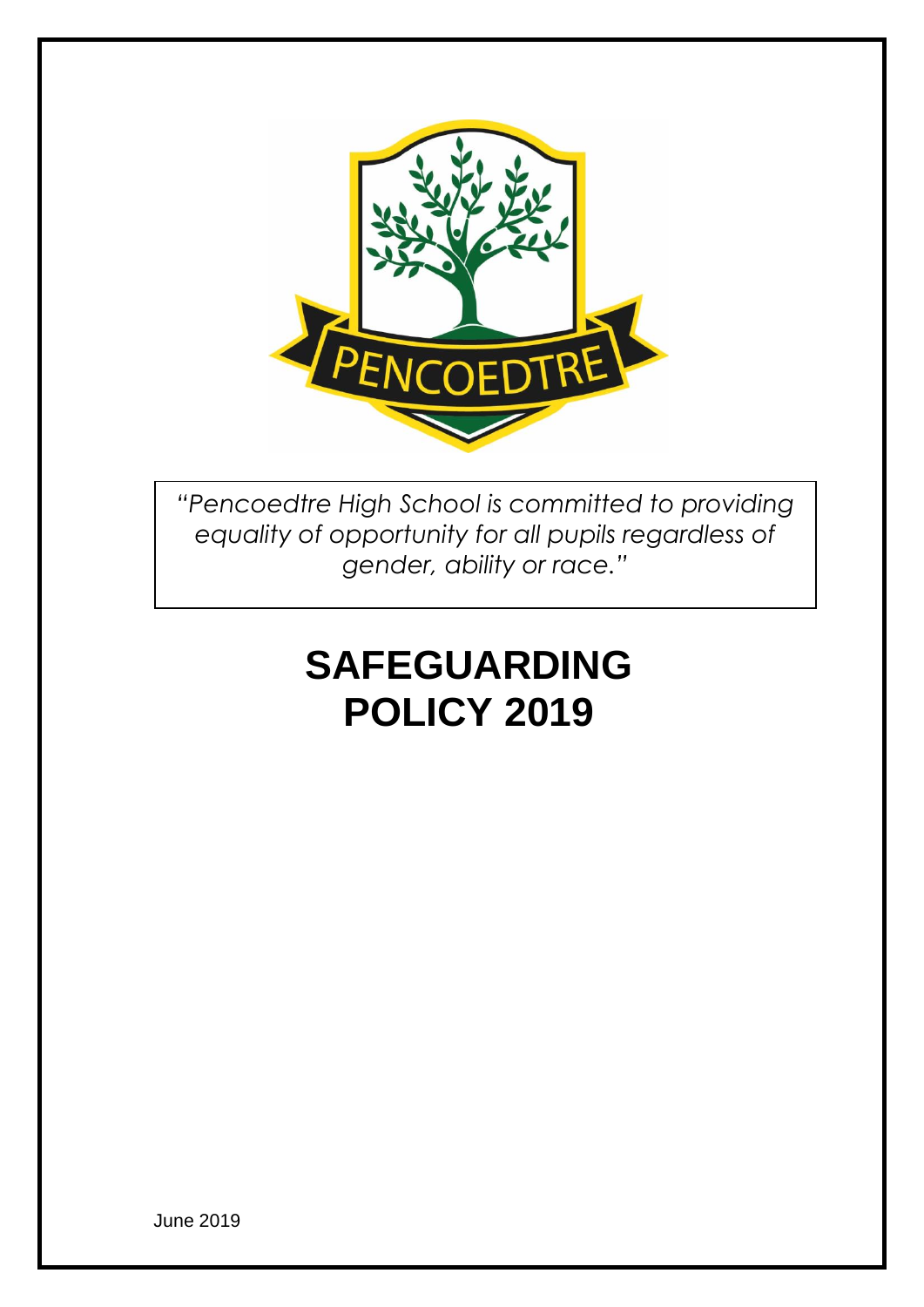# **Safeguarding / Child Protection Policy Pencoedtre High School**

# **Contents**

| Section 1:  | Introduction                                                               | 3         |
|-------------|----------------------------------------------------------------------------|-----------|
| Section 2:  | Prevention                                                                 | 5         |
| Section 3:  | Procedures                                                                 | $5 - 11$  |
| Section 4:  | Supporting Vulnerable Pupils and<br>those at Risk                          | 11        |
| Section 5:  | <b>Bullying</b>                                                            | 12        |
| Section 6:  | <b>Pupils with Mental Health Difficulties</b>                              | 12        |
| Section 7:  | <b>Physical Intervention</b>                                               | 12        |
| Section 8:  | <b>Children with Statements of Special</b><br><b>Education Needs (SEN)</b> | 12        |
| Section 9:  | Safe use of the Internet and Digital<br>Technology                         | $12 - 14$ |
| Section 10: | <b>Contact with Pupils</b>                                                 | 14        |
| Section 11: | <b>Safer Recruitment</b>                                                   | $14 - 15$ |
| Section 12: | <b>Allegations against Staff</b>                                           | $15 - 16$ |
| Section 13: | <b>School Site Security</b>                                                | 16        |
| Section 14: | Confidentiality                                                            | 16-17     |
| Section 15: | <b>Monitoring and Reviewing</b>                                            | 17        |
| Section 16: | <b>Table of Appendices</b>                                                 | 17        |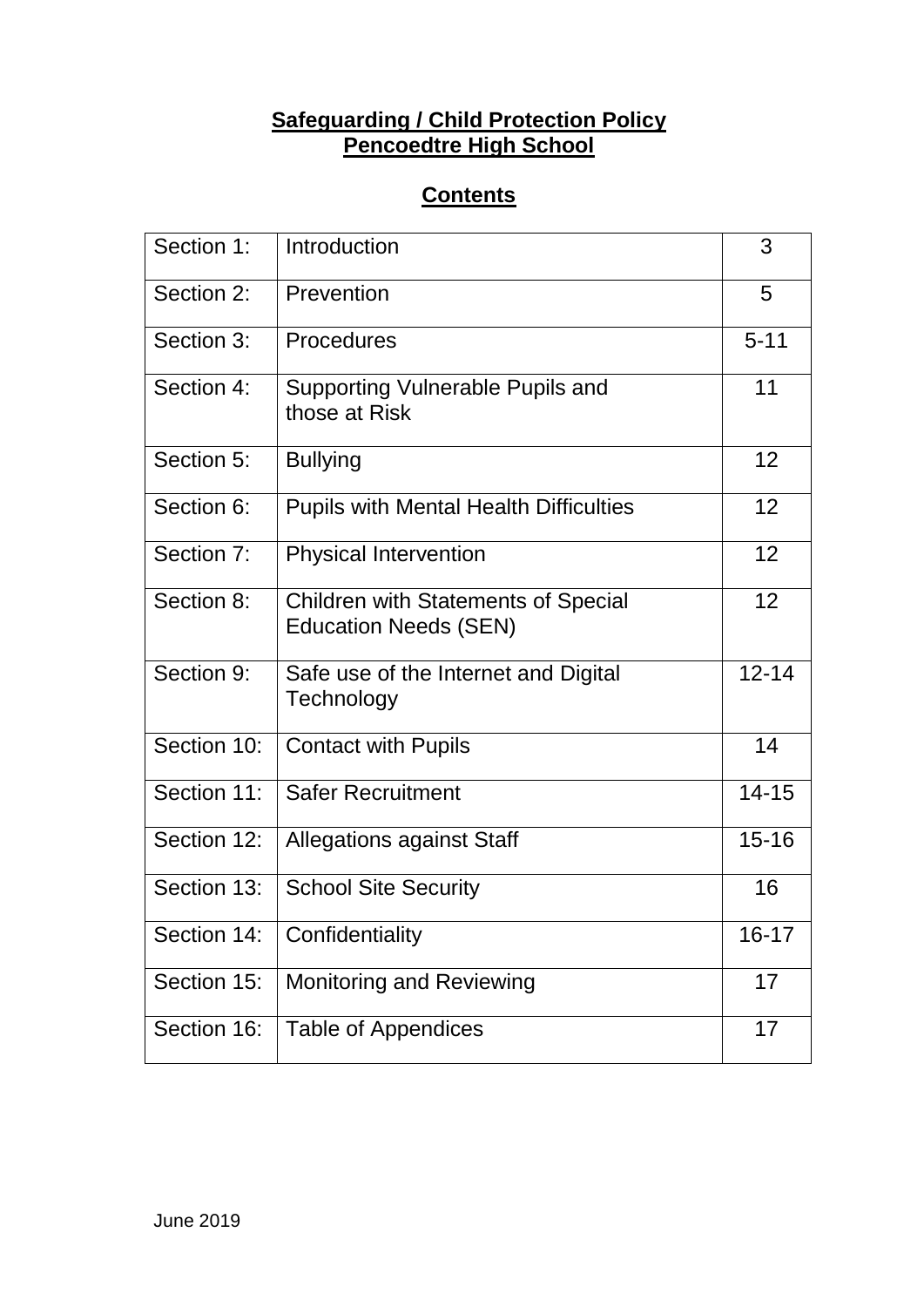#### **1: Introduction**

Under the Safeguarding Children Agenda, Pencoedtre High School recognises that a Safeguarding Policy requires a broader view than that of the traditional child protection policy. The *Safeguarding Children in Education* model Child Protection Policy has been incorporated into this Policy. Therefore a number of elements that would previously not have been within a child protection policy have been incorporated. However, absolute focus is maintained that the aim of this document is the protection and welfare of children and young people.

At the outset, it is critical that definitions of the terms used within this policy are clarified. **Appendix A** includes definitions and concepts taken from the Safeguarding Children: Working Together Under the Children Act 2004 and are included here for ease of reference and to ensure that common terminology is used to assist in work undertaken between partners.

The underpinning policy principles ensure that the health, safety and welfare of all our pupils are of paramount importance to all the adults who work in our school. Our pupils have the right to protection, regardless of age, gender, race, culture, religion or disability. They have a right to be safe in our school. All staff have an equal responsibility to act upon any suspicion or disclosure that may suggest a child is at risk of harm.

#### Legislation forms the basis for this Policy and the Vale of Glamorgan Safeguarding & Child Protection Policies. The following, therefore, is consistent with the Vale of Glamorgan Policy:

Our aims are:

- to provide a safe environment for pupils in which to learn;
- to establish what actions the school can take to ensure that pupils people remain safe at home as well as at school;
- to raise the awareness of all staff to these issues, and to define their roles and responsibilities in reporting possible cases of abuse;
- to identify pupils who are suffering, or likely to suffer, significant harm;
- to ensure effective communication between all staff on child protection issues;
- to set down the correct procedures for those who encounter any issue of child protection.

*'Safeguarding', is not just about protecting pupils people from deliberate harm. It encompasses issues for schools including:*

- pupil health and safety
- bullying/cyberbullying
- racist abuse
- harassment and discrimination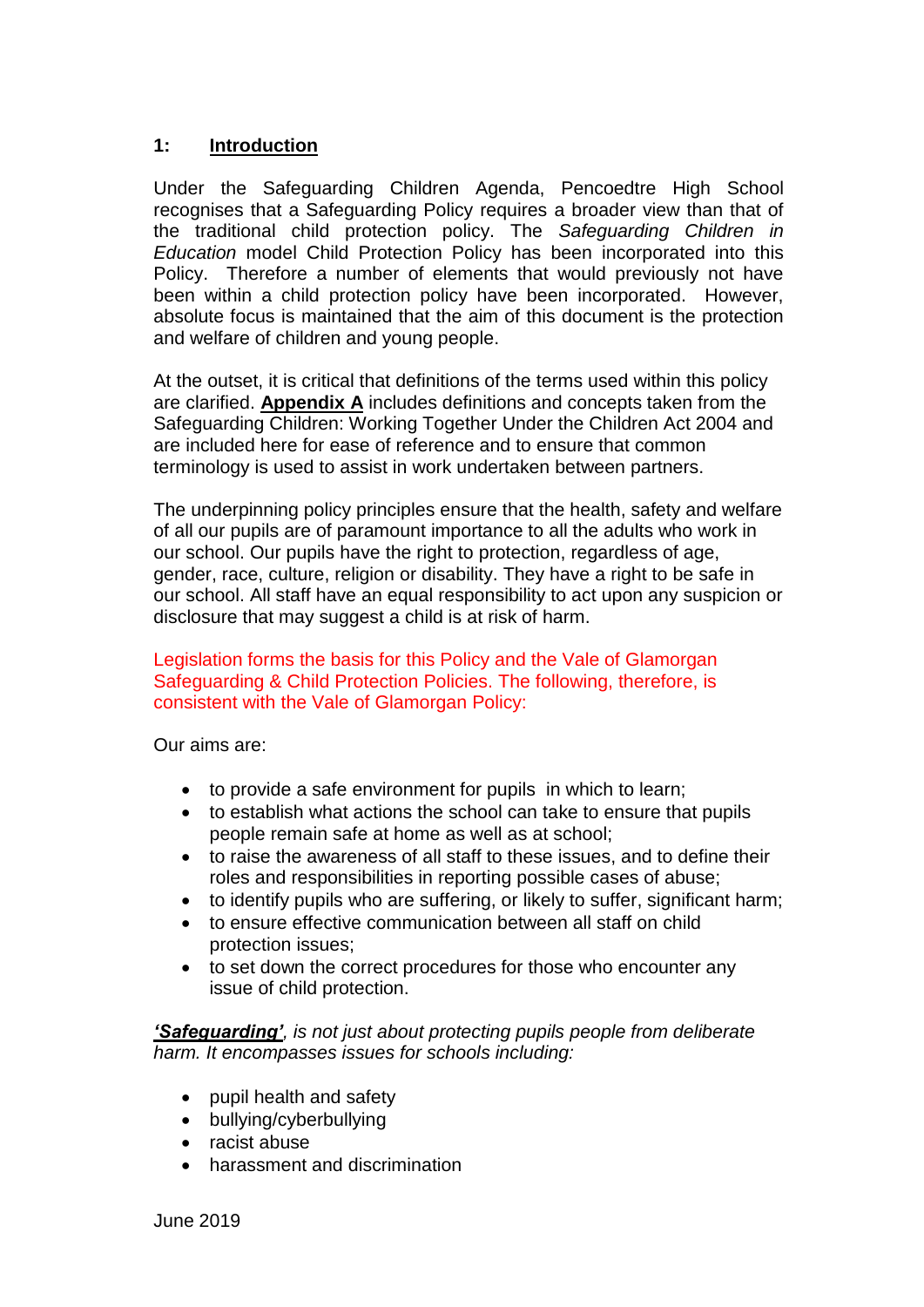- use of physical intervention / safe handling
- meeting the needs of pupils with medical conditions
- providing first aid
- drug and substance misuse
- educational visits
- sex and relationship education
- internet safety
- issues which may be specific to a local area or population e.g. gang activity
- school security
- the welfare of learners on extended vocational placements

At Pencoedtre High School we have separate policies within which we aim to address many of the above areas. We have a Health & Safety Policy that addresses many of the areas including security, pupil welfare and educational visits; we also have a separate Anti Bullying Policy, Racial Equality Policy and E Safety Policy.

Pencoedtre High School fully recognises the contribution it makes to safeguarding all pupils.

There are three main elements to our policy:-

- 1. **Prevention** through the teaching and pastoral support offered to pupils;
- 2. **Procedures** that clearly outline the expectations of all parties within a Safeguarding agenda for identifying and reporting cases, or suspected cases, of abuse, concern and or vulnerability. Because of our day to day contact with pupils school staff are well placed to observe the outward signs of abuse; and
- 3. **Support** to pupils who may have been abused, give a cause for concern or are vulnerable.

This policy applies to all staff and volunteers working within the school. Additionally this policy applies to all occasional workers, volunteers, contractors and governors. All adults on school site must be aware of the school's Safeguarding Policy as any adult, as well as teachers can be the first point of disclosure for a pupil.

Within this school the Head Teacher retains overall responsibility for Safeguarding. The Named Senior Officer for Safeguarding in the Learning and Skills Directorate is David Davies (01446 709184). The Learning and Skills Directorate Safeguarding Officer is AnneMarie MacKay (01446 709180).

Key safeguarding personnel within the school are:

- The Designated Senior Person Child Protection Anna Davies
- The Deputy Designated Senior Persons Child Protection Jon Coombs, Tracey Young & Charlotte Dix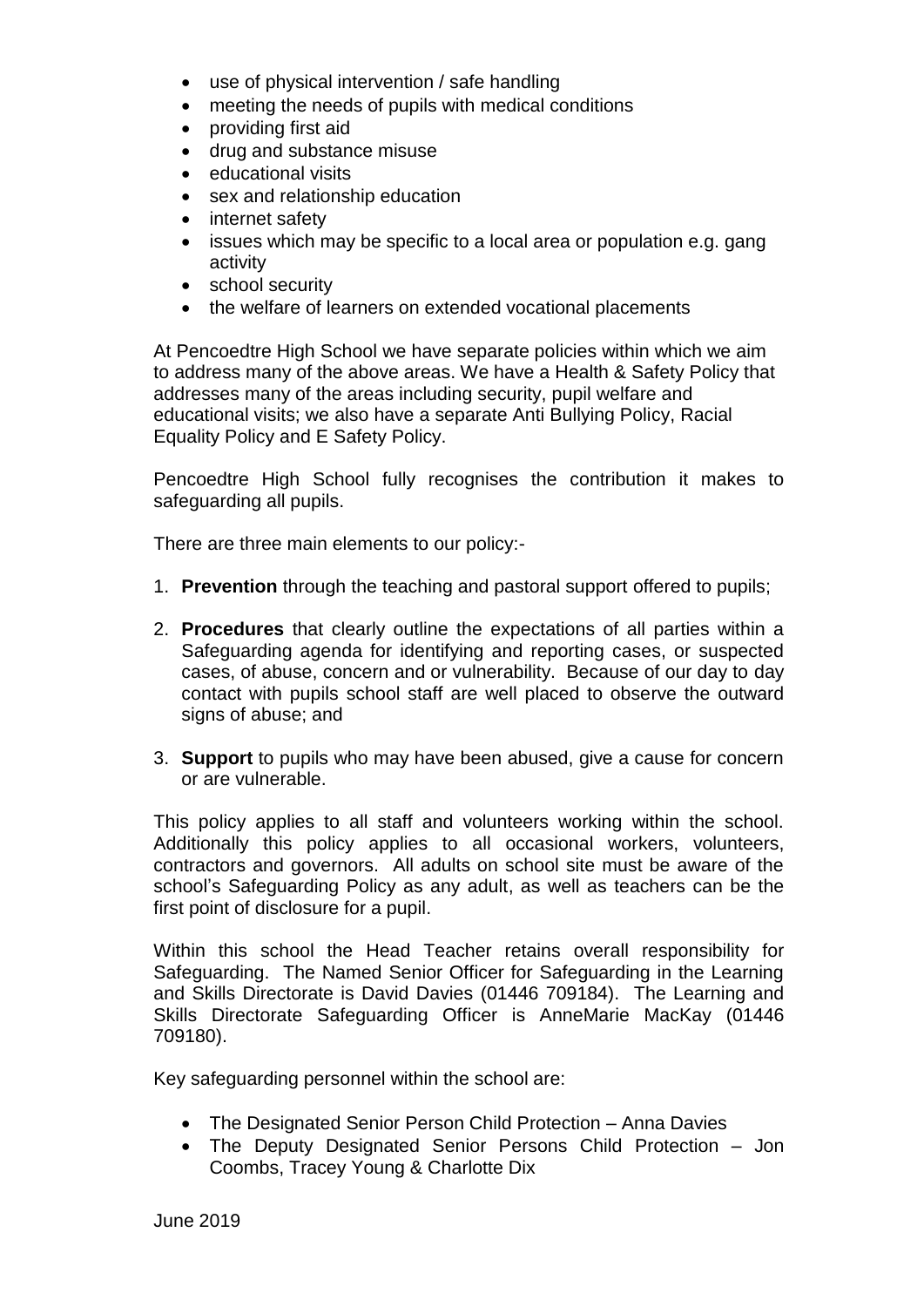• The Link Governor for Child Protection – Carole Tilev

(**Appendix B** outlines the detailed roles and responsibilities of each post)

#### **2: Prevention**

We recognise that high self-esteem, confidence, supportive friends and good lines of communication with a trusted adult help to safeguard pupils.

The school will therefore:-

- a) establish and maintain an ethos where pupils feel secure and are encouraged to talk, and are **listened to;**
- b) ensure pupils know that there are adults within the school whom they can approach if they are worried or in difficulty;
- c) include in the curriculum, activities and opportunities for PSE which equip pupils with the skills they need to stay safe from abuse or exploitation, both in their own communities and the cyber community, and to know to whom to turn for help; and
- d) include within the curriculum, material that will help pupils develop realistic attitudes to the responsibilities of adult life, particularly with regard to childcare and parenting skills.

All staff demonstrate a total commitment to Child Protection. They raise pupils' awareness of themselves through Personal and Social Education (P.S.E.) and develop a trusting climate so that they feel able to talk and share their thoughts and feelings. We also help to develop appropriate attitudes in our pupils and make them aware of the impact of their decisions on others. We also teach them how to recognise different risks in different situations, and how to behave in response to them.

In our school we respect our pupils. The atmosphere within our school is one that encourages all pupils to do their best. We provide opportunities that enable them to take and make decisions for themselves.

We recognise that abuse and neglect can result in underachievement. We strive to ensure that all our pupils make optimum educational progress.

#### **3: Procedures**

Pencoedtre High School follows the All Wales Child Protection Procedures and all local protocols in relation to safeguarding that have been endorsed by Cardiff and the Vale of Glamorgan Local Safeguarding Children Board.

Pencoedtre High School has:-

• a designated senior person for Child protection (DSP) - Anna Davies, who has undertaken the appropriate training and a deputies, who will substitute in the designated person's absence – Charlotte Dix, Tracey Young & Jon Coombs. This substitute is a senior member of staff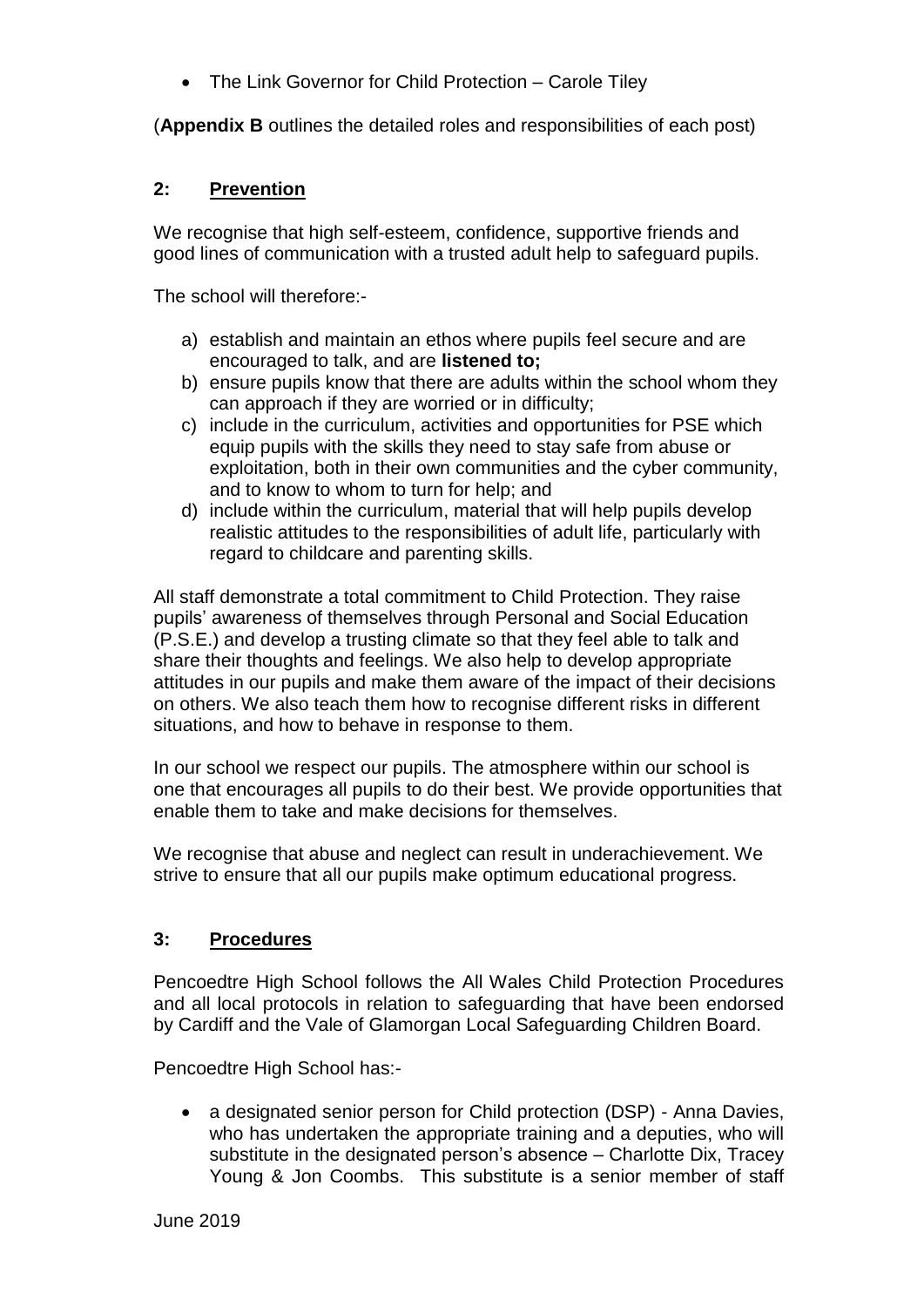and shadows the CP Designate. In the absence of all DSPs from school, the most senior member of staff will substitute and consult with the Safeguarding Officer, Annemarie McKay, if required.

- appropriate arrangements are in place for the support and training of both the Designate and the Deputy Designate.
- In the event of the DSP and Deputy DSPs not being available to deal with an emergency involving Child Protection issues, the member of staff with the concern should follow procedures laid out in this policy.
- provided training for all staff regarding:-
	- I. their personal, statutory responsibility;
	- II. the agreed local procedures;
	- III. the need to be vigilant in identifying cases of abuse;
	- IV. how to support a child /young person who discloses abuse and
	- V. Record keeping

This should take place annually for existing staff and immediately for new staff

- identified a specific governor who is a designated Child Protection link and who will oversee the school's Safeguarding policy and practice;
- ensured that every member of staff and every governor knows:-
	- I. the name of the designated person and their role; and the shadow arrangements in place;
	- II. that they have an individual responsibility for referring child protection concerns using the appropriate channels and within the timescales laid down in the All Wales Child Protection Procedures;
	- III. the expectations of the school in regard to the recording and reporting of CP concerns
- ensured that parents have an understanding of the responsibility placed on the school and staff for child protection by setting out its obligations in the school brochure or website;
- a clear understanding that the local Children & Young People Service (CYPS) team must be contacted immediately if:
	- − a pupil who is on the Child Protection Register (CPR) is excluded either for a fixed term or permanently; and
	- − a pupil who is on the CPR has an unexplained absence;.
- worked to develop effective links with relevant agencies and cooperated as required with their enquiries regarding child protection matters, including attendance at Initial and Review Child Protection Conferences, core groups, and submitted written reports to such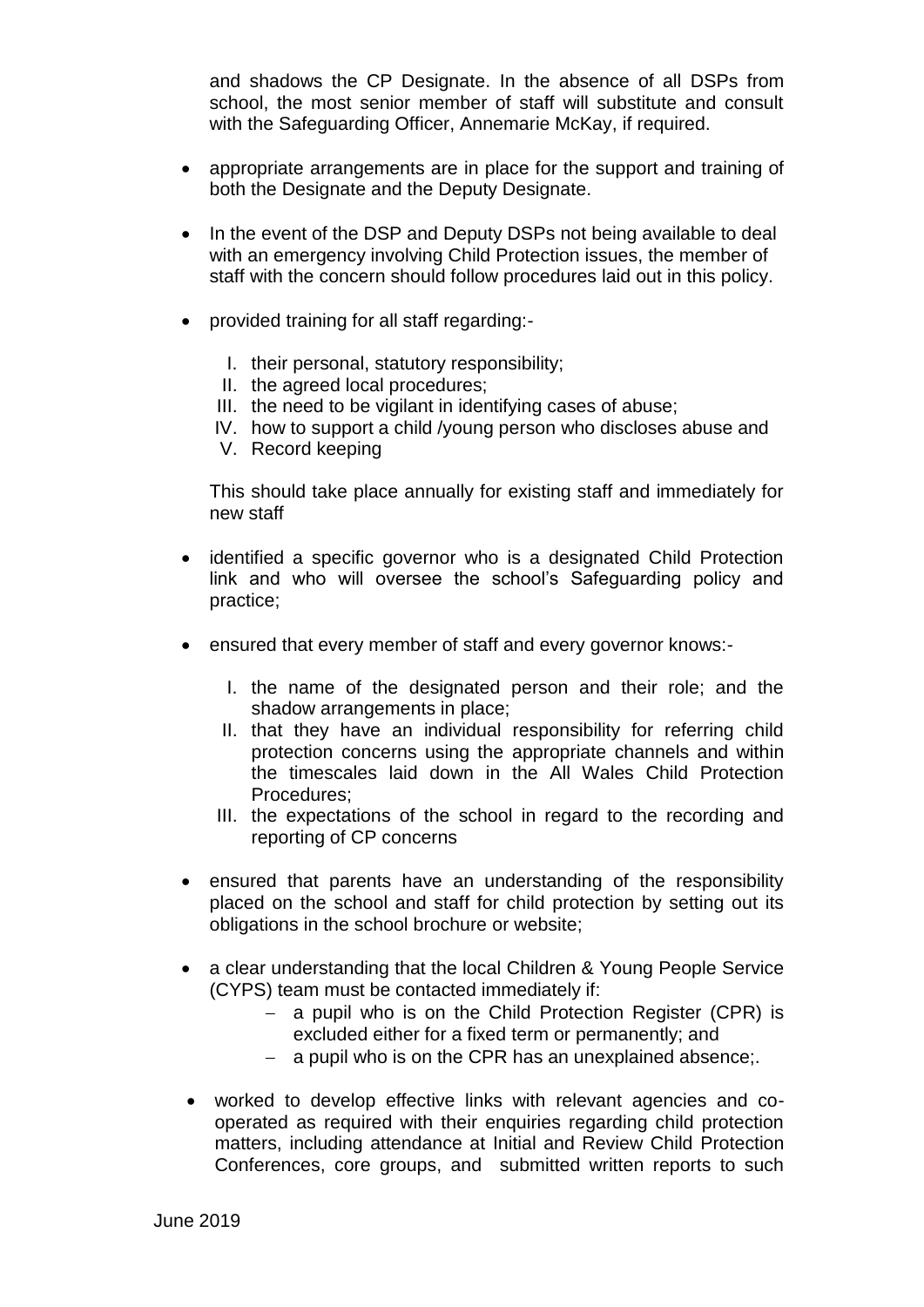meetings as required, **(Appendix F)** and MARAC reports **(Appendix G);**

• ensured that members of staff are aware of the definitions of abuse and neglect **(Appendix C**), and the need to be alert to signs of abuse.

#### **What to do if a child tells you that they or another pupil is being abused**

- Show the pupil that you have heard what they are saying, and that you take their allegations seriously;
- Encourage the pupil to talk, but do not prompt or ask leading questions;
- Don't interrupt when the pupil is recalling significant events. Don't make the pupil repeat their account;
- Explain what actions you must take, in a way that is appropriate to the age and understanding of the pupil;
- Do not promise to keep what you have been told secret or confidential, as you have a responsibility to disclose information to those who need to know. Reporting concerns is not a betrayal of trust;
- Write down as soon as you can and no later than 24 hours what you have been told, using the exact words if possible. Keep rough notes;
- Report your concerns to your line manager or (if appropriate) the member of staff in your organisation with designated responsibility for child protection;
- Do not confront the alleged abuser;
- Do not worry that you may be mistaken. You will always be taken seriously by CYPS. It is better to have discussed it with somebody with the experience and responsibility to make an assessment;
- Make a note of the date, time, place and people who were present at the discussion.'

#### **Records of Concern/Significant Event/Disclosure**

Whenever a member of staff has concerns, or when a pupil presents with a marked change of behaviour, a Record of Concern/Significant Event/Disclosure (**Appendix D**) should be completed noting the date of the event/concern and action taken. This record of concern should be signed by both the referrer and the Designated Senior Person for Child Protection and a copy kept by the DSP, even when there is no need to refer the matter to CYPS immediately.

All staff should be aware of the following paragraph from AWCPP 2008:

**If any person has knowledge, concerns or suspicions that a child is suffering, has suffered or is likely to be at risk of harm, it is their responsibility to ensure that the concerns are referred to CYPS or the**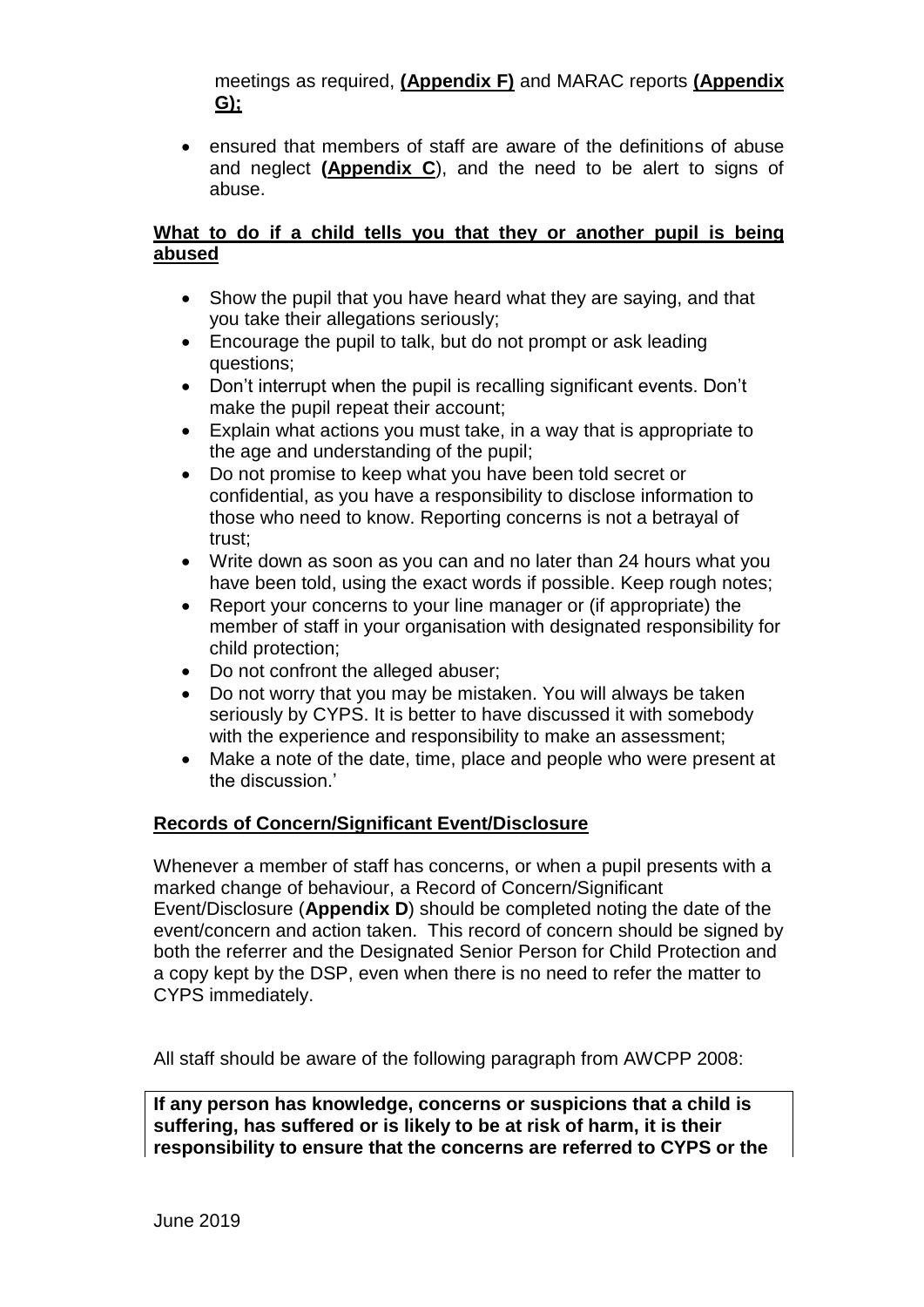**NB If a referrer disagrees with a decision made by the DSP, who decides not to pass on concerns, it is the referrer's responsibility to make that referral.**

#### **Chronology Log**

The Chronology Log (**Appendix E**) or the SIMS Chronology Log is to be used to build up a picture, if concerns remain.

#### **Storing records**

All records must be kept secure and in locked locations and pupil files must be kept individually and separately in line with the Pupil Information Record System as supplied by the Directorate of Learning and Skills **(Appendix J).** Concerns will be shared with relevant professionals involved with the pupil, but records will not be available without the authority of the Designated Senior Person (DSP) or the Head teacher;

#### **Transfer of Files**

All Safeguarding information must be transferred to a new school immediately when a pupil on the Child Protection Register, or who has a diagnosed mental health difficulty, or who is known to CYPS, leaves. CYPS must be informed of the pupil's transfer. The DSP will ensure that the receiving school is fully aware of any Safeguarding concerns and that the file is copied and transferred separately in a secure, appropriate manner. **Key** documents in the file must be copied and kept in school. (Child Protection records should be kept until a child reaches the age of 25) If the school is unable to ascertain what school/educational setting the pupil is transferring to, the school must inform the Named Senior Officer for Safeguarding in the learning and Skills Directorate – David Davies

#### **Procedures for school based staff**

All staff and volunteers working with pupils are well placed to observe outwards signs of abuse, changes in behaviour or failure to develop. They therefore have a duty to safeguard and promote the wellbeing of pupils and comply with the All Wales Child Protection Procedures and the National Assessment Framework.

These procedures are consistent with the All Wales Child Protection Procedures and the National Assessment Framework which should be referred to for greater detail according to specific circumstances.

When a member of staff, teaching or non – teaching, is alerted to signs of abuse or neglect s/he should: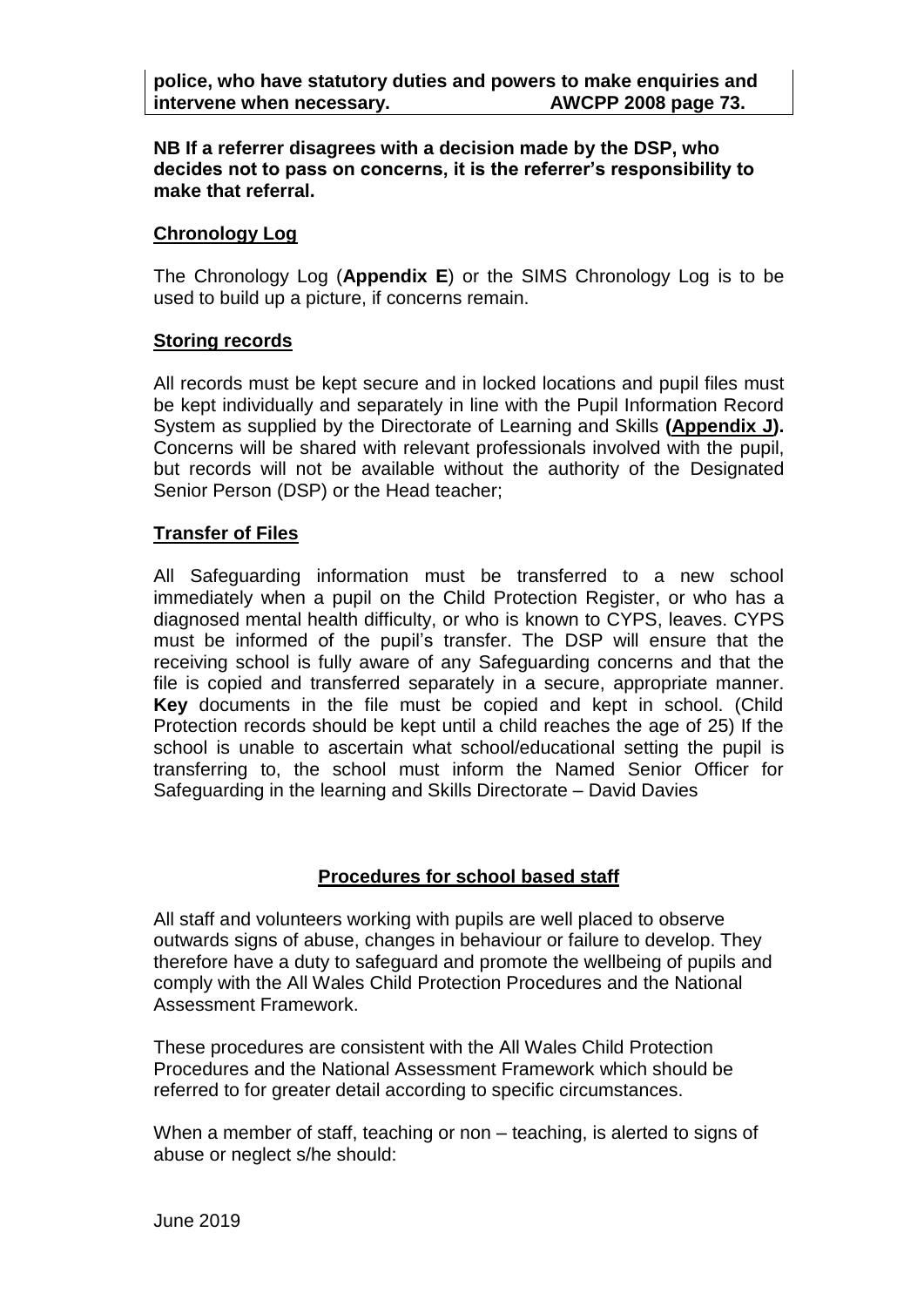- Complete the Record of Concern/Significant Event/Disclosure (noting the date, event and action taken), even where there is no need to refer the matter to CYPS immediately and pass it to the DSP
- Discuss the issue with the school's DSP or in his/her absence the Deputy DSPs, Head Teacher or Deputy Head Teacher. If the decision is taken that the incident needs to be referred, the DSP should make a telephone referral to CYPS by telephoning the Duty Officer on 01446 725202, or out of hours on 02920 788570. This must be followed within two working days by completing the Multi-Agency Referral Form (MARF) either in writing or via e-mail to: [dutymarfs@valeofglamorgan.gov.uk.](mailto:dutymarfs@valeofglamorgan.gov.uk) If the "Child in Need" referral box is ticked, it must be accompanied with parental consent. No parental consent is needed for the "CP" referral box. The "Information Only" referral box will be logged by CYPS and only acted upon if it is considered a CP matter.

*The Duty Officer Vale of Glamorgan Council Dock Office Barry CF63 4RT*

- The DSP should ensure that parents are informed and made aware of the referral, **other than in circumstances when doing so would put the child at further risk of harm.**
- Significant events should always be added to the Chronology Log to enable the school to build up a picture of what might be going on for the child/young person.

(Advice may be sought prior to referral from the above asking for the duty desk, or the Safeguarding Officer, Annemarie McKay – Safeguarding Officer 01446 709180 or in her absence Ann Williams.

Following the referral the school must:

- Be kept informed of the strategy discussions and attend strategy meetings / case conferences / core group meetings as required
- Record the date, event, action taken and result of suspected child abuse and keep records confidential, separate and secure;
- Contribute to the coordinated approach to Child Protection by developing effective liaison with other agencies and support.
- Provide written reports, using Appendix **F**.

#### **Procedures for the Learning and Skills Directorate Staff.**

Staff who visit schools (both centrally based staff such as the SIIS, Challenge Advisers and those providing commissioned services) may also receive pupil disclosures or gain evidence of possible abuse including neglect.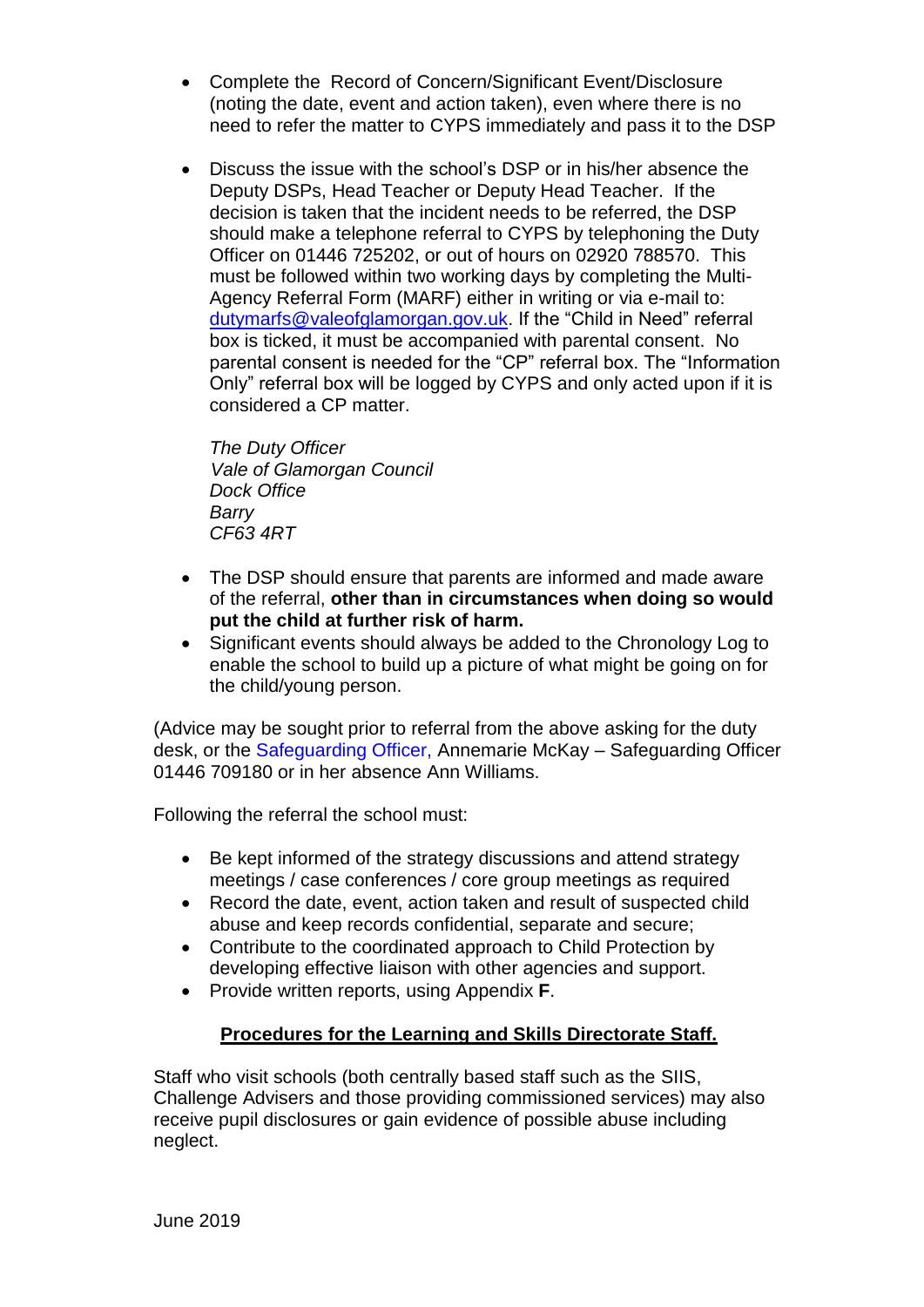They should share the information with the school's DSP, or in his/her absence, the Deputy DSP, Head teacher or Deputy Head teacher. If, following discussion, the decision is taken that the incident needs to be referred, the DSP should make the referral to CYPS, by telephoning the Duty Officer on 01446 725202 or out of hours on 02920 788570. This must be followed up within two working days by completing the Multi-Agency Referral Form (MARF) either in writing or via email dutymarfs@valeofglamorgan.gov.uk .

Following this they should inform their line manager, or in her/his absence, Dorian Davies on 01446 709180 or in their absence Anne Williams.

This should be done without delay (same day) and a copy of the MARF provided on completion. If no child protection referral is made, a full written record must be provided to the school using the Record of Concern/ Disclosure/Significant Event Form, **(Appendix D),** with an e-copy to Annemarie McKay.

Similarly adults employed by the Council to work with children or young people outside the school setting e.g. members of the Youth Service, should inform their line manager, or in her/his absence the Local Authority Safeguarding Officer , Annemarie McKay on 01446 709180.

This should be done without delay (same day) and a copy of the MARF provided on completion. If no child protection referral is made a full written record must be provided to the school, using the Record of Concern/Disclosure/Significant Event Form, **(Appendix D),** with an e-copy to their line manager.

**As the adult who first raised the concern, it is the visiting member's responsibility to ensure that the school has acted upon the concerns raised. The responsibility for taking procedures further lies with the visiting member if they are not satisfied with the school's response. If this is the case, concerns should be shared with David Davies who will liaise with the school.**

*It is not the responsibility of staff in school, visiting schools or working with children and young people, or in Youth settings, to investigate suspected child abuse, only to report any disclosure or apparent evidence.*

#### **4: Supporting vulnerable pupils and those who are at risk**

Pencoedtre High School recognises that pupils who are at risk, suffer abuse, neglect or witness violence may be deeply affected by this.

This school may be the only stable, secure and predictable element in the lives of pupils at risk. Nevertheless, when at school their behaviour may be challenging and defiant or they may be withdrawn.

The school will endeavour to support pupils through:-

June 2019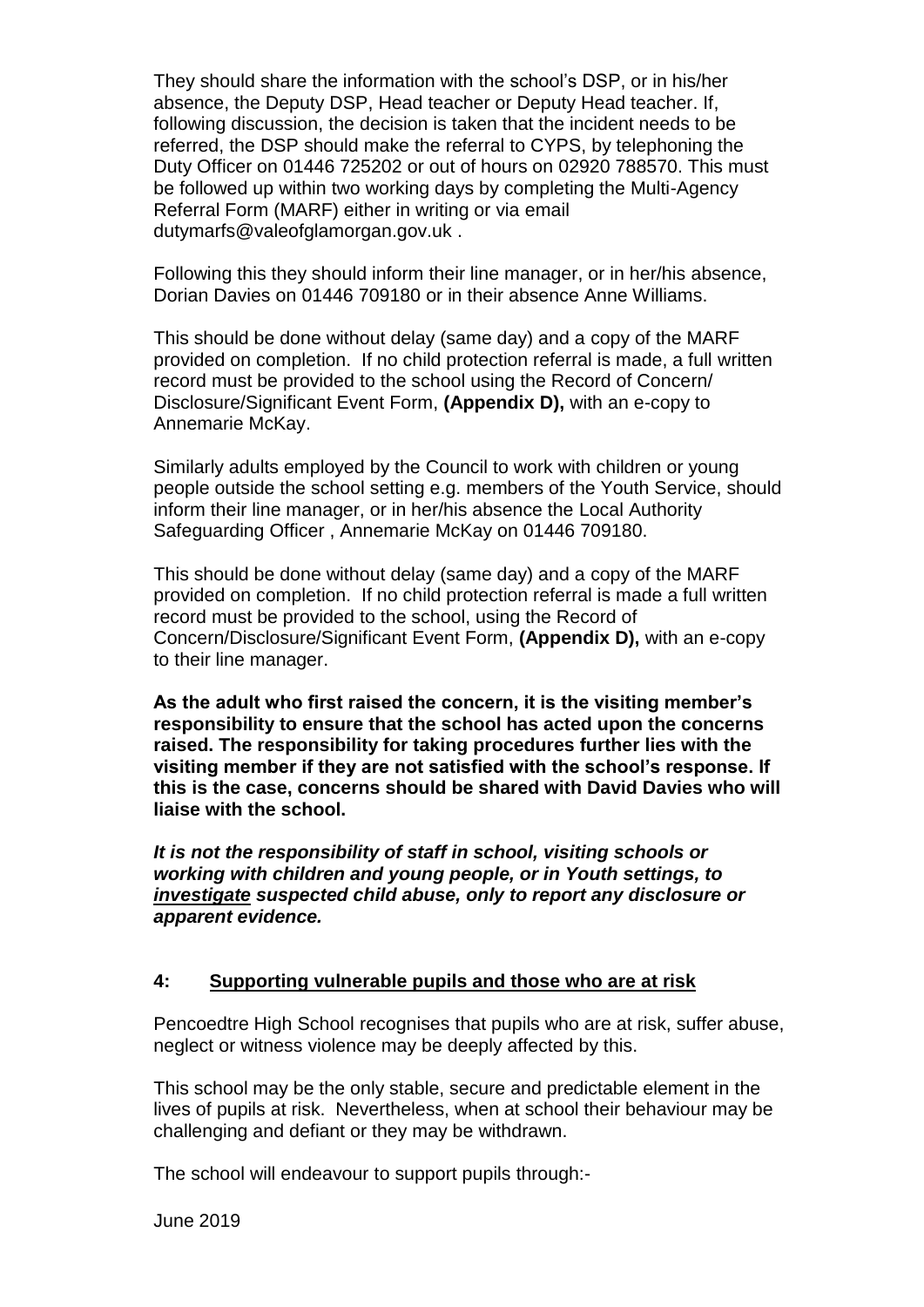the content of the curriculum to encourage self esteem and self motivation (see section 3 on Prevention);

- a) the school ethos which:
	- a. promotes a positive, supportive and secure environment; and
	- b. gives pupils a sense of being valued (ref. Section 3 on Prevention)
- b) the school's behaviour policy is aimed at supporting vulnerable pupils in the school. All staff have agreed on a consistent approach which focuses on the behaviour of the offence committed by the pupil but does not damage their sense of self worth. The school will endeavour to ensure that the pupils knows that some behaviour is unacceptable but she is valued and not to be blamed for any issue which has occurred:
- c) liaison with other agencies who support the student such as CYPS, Child and Adolescent Mental Health Services, the Educational Psychology Service, Behaviour Support Services and the Education Welfare Service;
- d) keeping up to date records, using the Chronology Log and notifying CYPS as soon as there is a recurrence of a concern.

When a pupil on the Child Protection Register leaves, we will transfer information to the new school immediately and inform CYPS.

#### **5: Bullying/Cyberbullying**

Pencoedtre High School's policy on bullying is set out in a separate policy and is reviewed annually by the governing body.

Under the Education & Inspection Act 2006, there is a specific duty to take measures to promote good behaviour and to prevent all forms of bullying.

#### **6: Pupils with mental health difficulties**

The Safeguarding Pupil Concern Record (**Appendix E**) should be used to record any concerns relating to a pupil's mental health. All referrals/discussions with mental health professionals or other agencies should be documented in the safeguarding file. All acts of violence or threats of violence committed by the pupil should be reported to the police unless a clear directive not to do so is given by mental health professionals.

#### **7: Physical Intervention**

June 2019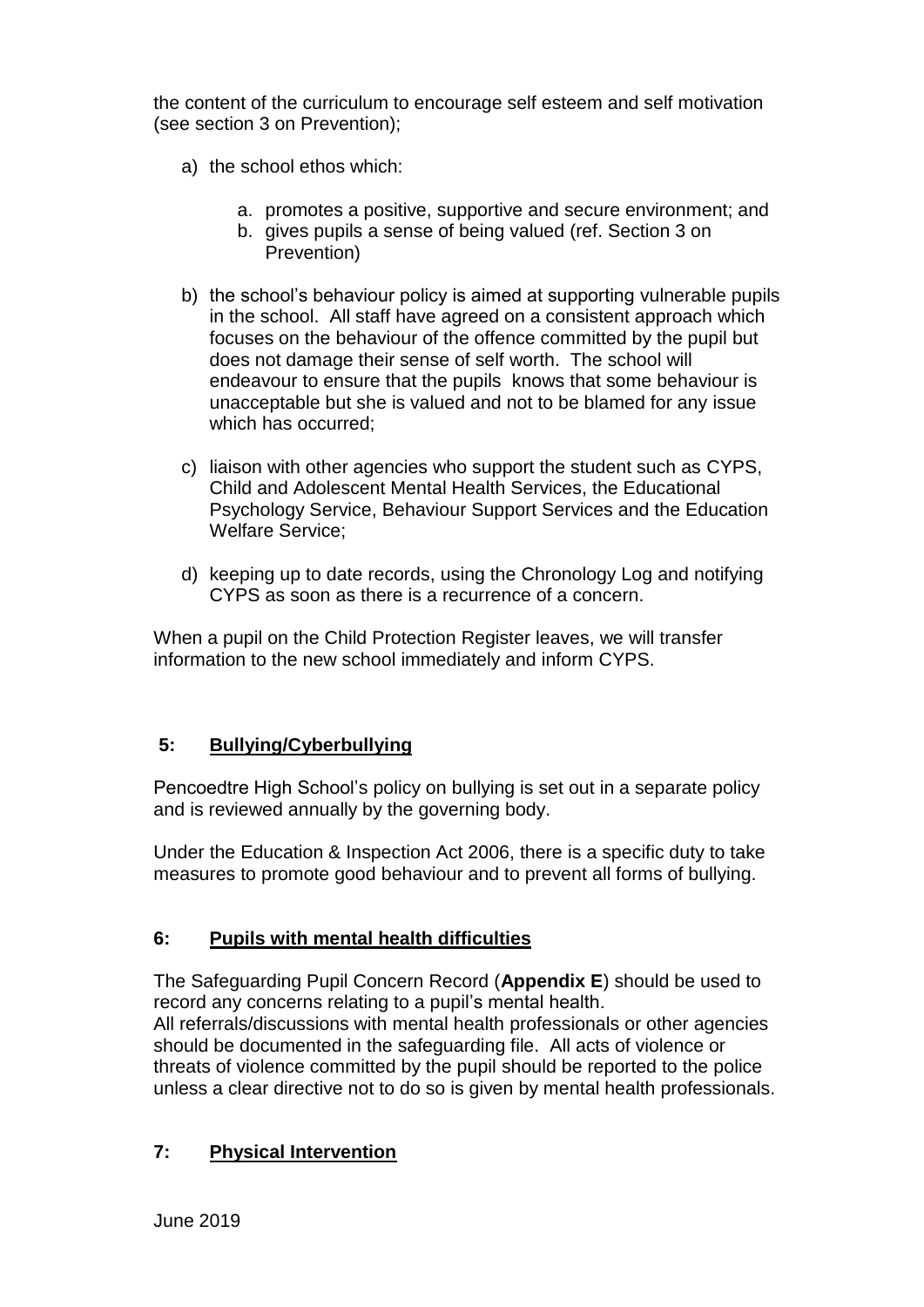Pencoedtre High School's policy on physical intervention is set out in the Local Authority Policy on The Use of Physical Intervention and is adopted and reviewed annually by the governing body.

Any allegation of inappropriate physical intervention involving a pupil must be reported in line with the guidance in this policy (Allegations Against Staff Section 11).

The school will ensure that every physical intervention is appropriately recorded on the Physical Intervention form and reported to the Local Authority following their guidance. Records of physical interventions are kept on pupil files and/or in the Bound Book and can be made available to parents/carers on request.

#### **8: Children/Young people with statement of Special Education Needs**

Pencoedtre High School recognises that statistically pupils with learning/behavioural difficulties and disabilities are most vulnerable to abuse. School staff who deal with children with profound and multiple disabilities, sensory impairment and/or emotional and behaviour problems need to be particularly sensitive to signs of abuse.

#### **9: Safe use of the internet and digital technology**

Pencoedtre High School recognises that in a modern learning environment, use of the Internet, multimedia devices and digital imaging facilities are part of everyday requirements. However a child/young person's safety will remain the priority of the school.

All staff are aware that any items that have capability for use of the Internet or the creation of digital images (including mobile phones) must be used by children/young people under appropriate supervision. **If any such item that belongs to a member of staff is brought onto the school site, it is the responsibility of that staff member to ensure that these items contain nothing of an inappropriate nature.**

Pupils are not permitted to directly access items that do not belong to the school.

If there is any suspicion that any multimedia device or computer contains any images or content of an inappropriate nature, the Head teacher or CP Designate should be informed immediately.

#### **Social Networking Sites (SNS)**

Social Networking sites are part of everyday culture within the cyber environment and all staff will promote safe use of the internet to all pupils. Staff are strongly advised not to have contact with young people and parents on SNS. The school curriculum will include the input of appropriately trained personnel around Internet Safety and safe use of media items. Staff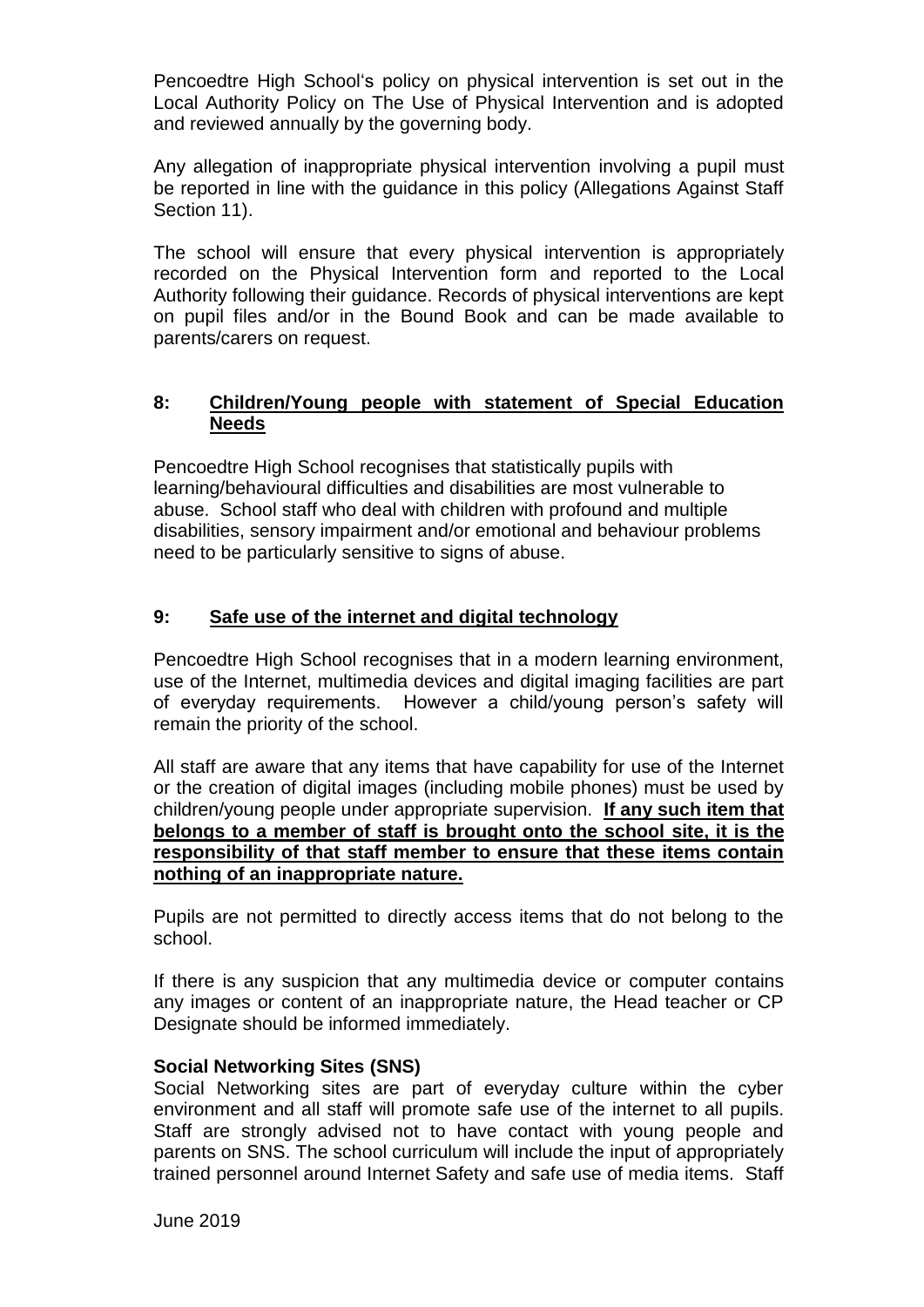will ensure that any personal use of Social Networking sites does not in any way impinge upon the school or their professional standards. Any concerns regarding a staff member's conduct should be brought to the immediate attention of the Head teacher or the DSP.

Any attempt by a pupil to contact staff via such internet sites will immediately be reported to the Head teacher or DSP in order that appropriate advice can be given to the pupil and their parents/carers regarding professional boundaries and the safety of the pupil.

#### **Permission for the creation of digital or media images**

- Every parent/carer must be requested to give specific consent for any image of their child to be recorded in school on an annual basis. Permission slips will clearly identify the range of images i.e. Photographs or digital filming/video images. In addition the permission will also be specific in listing the use of any digital or multimedia images i.e. Photographs in a local newspaper, school leaflets or posters or DVDs for sale to parents and others.
- School will issue a further request for permission if there is an opportunity for images to be produced of children that was NOT specifically listed in the initial permission request.
- School will inform parents/carers that they can only record photographic or digital images of children in school based activities i.e. school concerts, with the permission of the Head teacher. School will never condone the posting of pupils' images on the internet or social networking sites. The school cannot control the use of such images taken by parents/cares after school events, and therefore could not assure other parents/carers of the appropriateness of that use.

#### **10: Contact with children/young people**

- All staff, volunteers and Governors will maintain an awareness of the position they hold with the School and the perceived power of their position. All contact with pupils outside the school environment must be managed appropriately and be clearly communicated within school and to their parents/carers. If there is a requirement to contact a pupil via telephone, parents/carers will be informed prior to contact being made with the pupil.
- **All school staff will ensure that their personal telephone numbers and contact details are not known to or used by pupils unless absolutely necessary.** Should they gain access to any such details the member of staff will inform the CP Designate or the Head teacher as a matter of urgency. Should any staff member, volunteer or governor become aware that outside of school time there is direct contact between adults within school and any of the pupils and that it is not for school purposes, the CP Designate or Head teacher is to be informed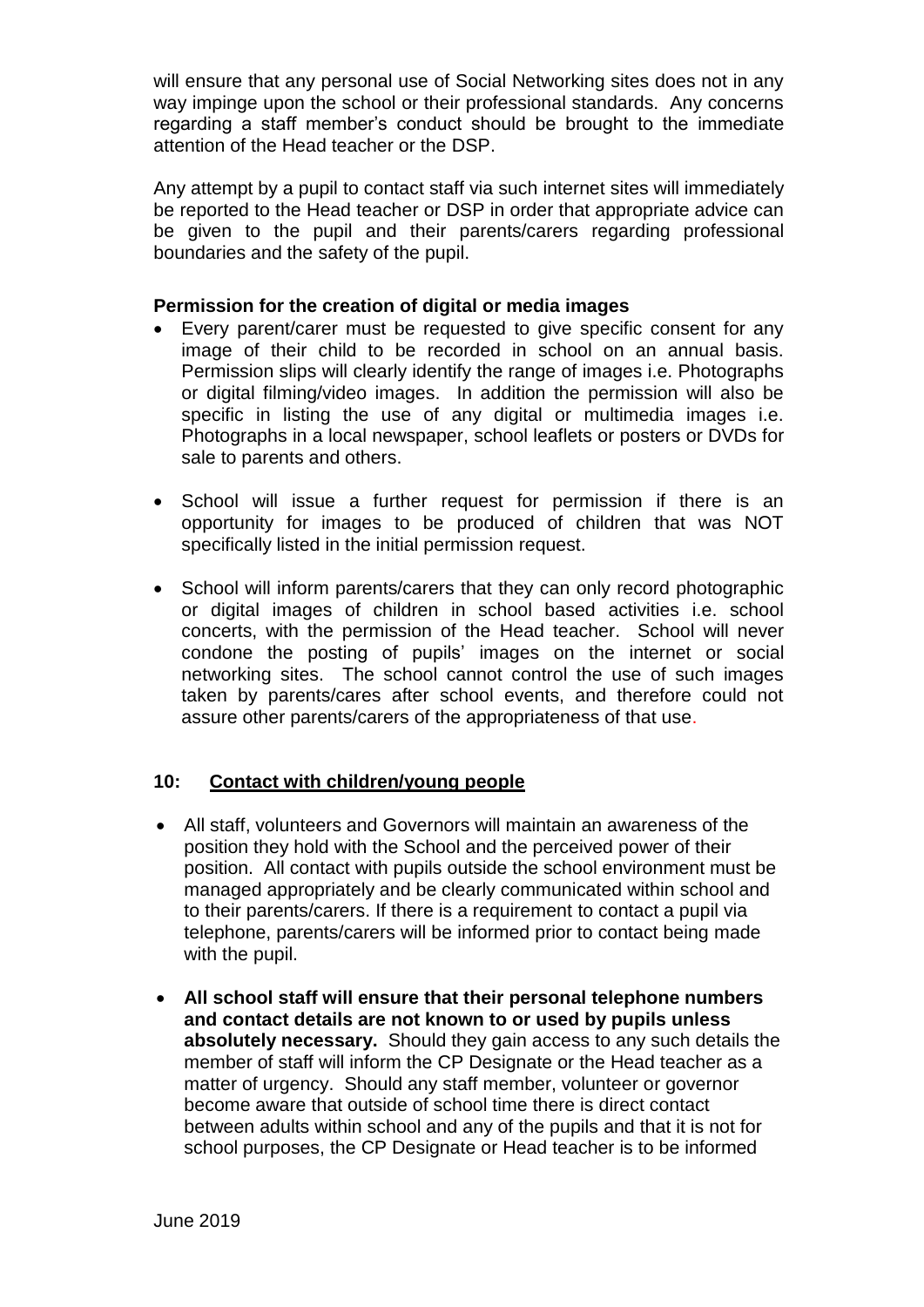immediately. This may result in the instigation of procedures in relation to Allegations against a Professional.

#### **11: Safer Recruitment**

All personnel working within a school will require the appropriate safeguarding checks as outlined in the schools Recruitment and Selection Policy and the Safer Recruitment Policy.

Staff involved in the recruitment process **must** ensure they read and fully comply with both documents.

For new employees, this will include an enhanced DBS check (with the appropriate barring list check) and two satisfactory references one of which must be from the current or most recent employer/colleague. Additional safeguarding checks will also be required which are outlined in the safer recruitment policy. **All checks must be in place before a start date can be arranged.** Separate arrangements may apply for existing employees where appropriate checks are recorded on file. Further guidance is outlined in the council's Safer Recruitment Policy.

In exceptional circumstances, the applicant may start employment without the necessary safeguarding checks in place but only in cases where any delay in starting the applicant will cause risk of harm to a pupil or adversely affect the delivery of education of the pupils of the school. In such circumstances, the risk assessment process, as outlined in the safer recruitment policy will be followed and suitable safeguarding measures put in place. This arrangement will only be valid for 12 weeks from the start date.

#### **12: Allegations against staff**

Welsh Government guidance circular 9/2014 "*Safeguarding Children in Education: Handling Allegations of Abuse against Teachers and other Staff*" sets out specific advice to be followed where a child protection allegation is made against a member of staff.

The Teacher Unions, the Association of Directors of Social Services and the Association of Chief Police Officers, have agreed to join NEOST Guidance on practice and procedure in cases where there has been an allegation against a member of staff of abuse of trust. Guidance can also be found in chapter 4.3.6 All Wales Child Protection Procedures.

When a member of staff witnesses or receives an allegation of professional abuse against another adult who is working with pupils: this could include staff, volunteers, governors, occasional workers or contractors, and those staff that are not on school site but come into contact with children/young people ie those who transport children/young person to and from school, school crossing patrol etc, s/he should: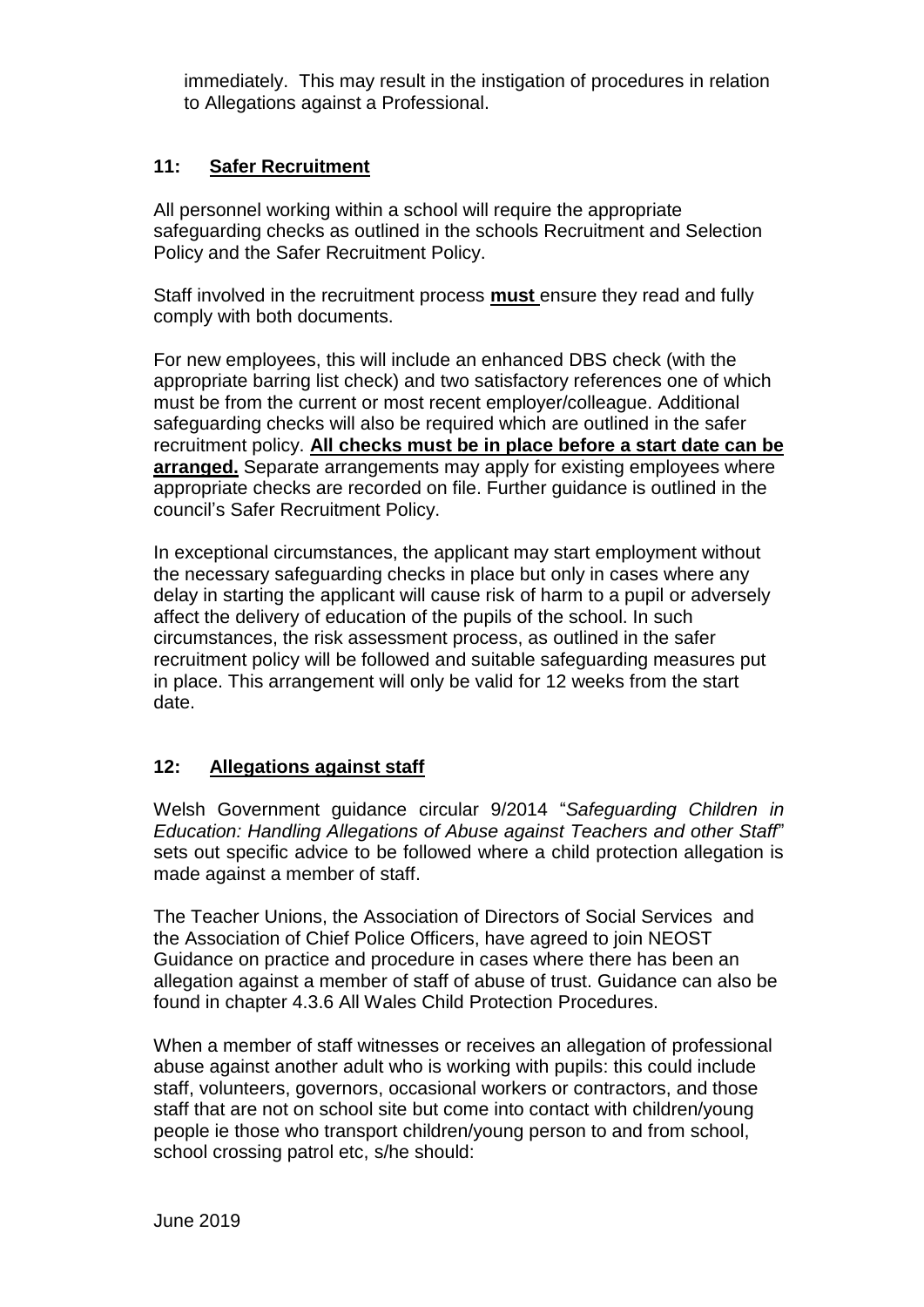Report the matter immediately to the Head teacher, who should:

- obtain details of the allegation in writing, signed and dated
- keep a record of dates, times, location and names of potential witnesses.
- not investigate the allegation, or interview pupils, or discuss the allegation with the member of staff,( but should consider, in consultation with the Safeguarding Officer and the Child Protection Unit, whether the allegation requires further investigation and if so by whom.)
- inform the Chair of Governors
- Contact the **Local Authority** Safeguarding Officer Annemarie McKay 01446 709180 who, together with the Principal Officer for Child Protection, will give urgent consideration as to whether or not there is sufficient substance to the allegation to warrant an investigation: The outcome will either be:
	- i. without foundation
	- ii. internal disciplinary procedures
	- iii. a referral under the Child Protection procedures

N.B. if the latter is the case the Principal Officer will discuss the allegation with the Police Child Protection Unit. This discussion may lead to a decision to hold a strategy meeting.

Should the case be referred under the Child Protection Procedures the investigation will be informed by the guidance in "Working Together" and the All Wales Child Protection Procedures, which recommend that there should be a strategy discussion to plan the investigation and any subsequent action.

If the Head teacher is unsure about whether a case should be formally referred s/he may seek advice and support from the Designated Lead Officer.

If Head teacher is the person against whom the allegation is made, the member of staff must consult with the Chair of the Governing Body who will then contact the **Designated Lead Officer David Davies, (01446 709184**) who will discuss the allegation with the Child Protection Unit.

Governing bodies are responsible for dealing with staff disciplinary matters in all maintained schools. A governing body is required to adopt rules and regulations to regulate the conduct and discipline of all staff it employs or has day-to-day responsibility for (except certain ancillary staff).

Local guidance issued in October 2011 reiterated that any queries or concerns for the conduct of a professional must be referred to CYPS.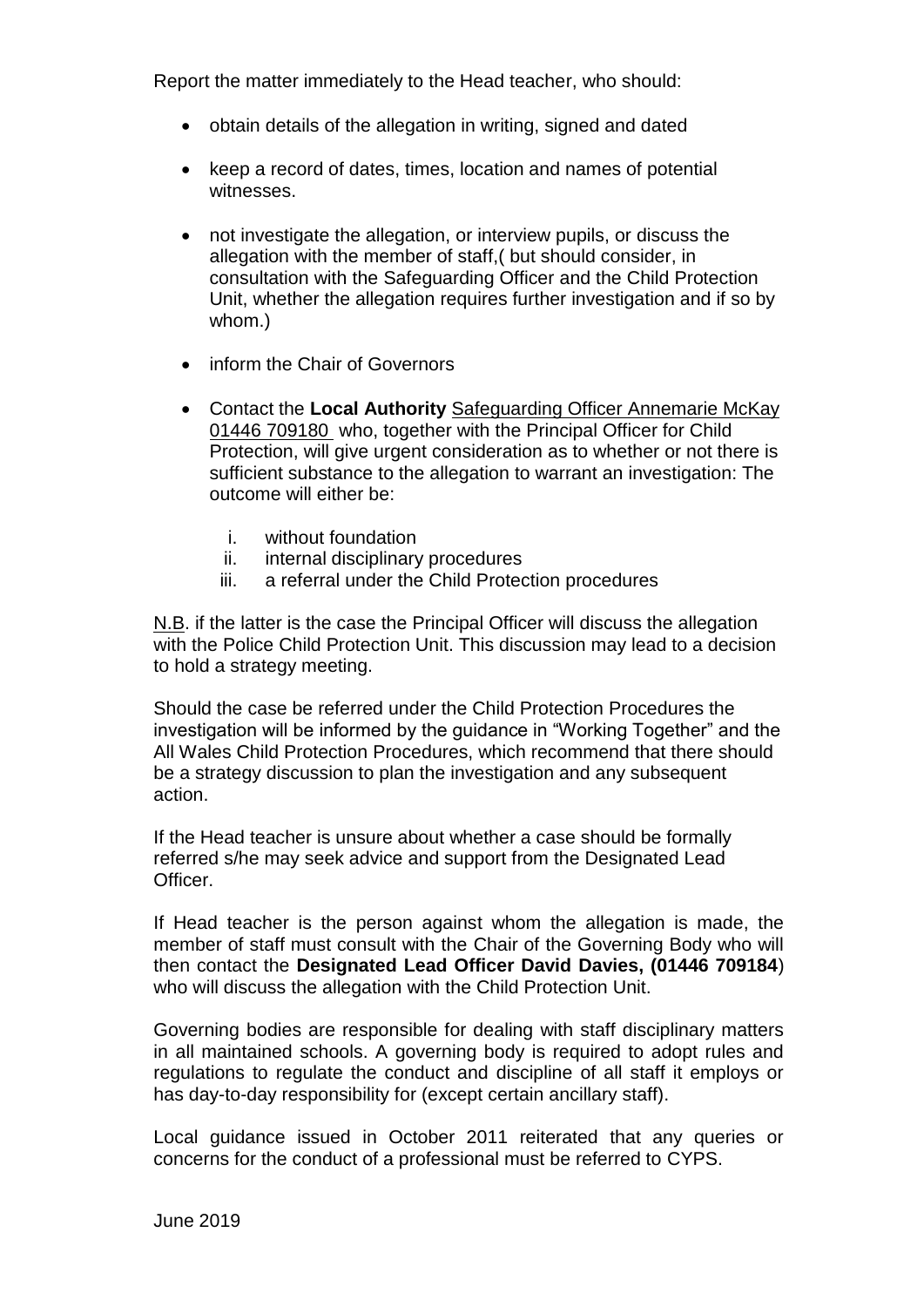#### **13: School Site Security**

Pencoedtre High School is a safe and secure place for pupils to learn and develop learning and social skills. The physical safety of pupils when on school site is of paramount importance. Access to the school site is strictly monitored and reviewed in line with the Local Authority guidance on the Health and Safety of school premises. The School's Health and Safety Policy is available to review on request from the Head teacher.

All daily contractors to our site are requested to sign in and out of school premises. They will clearly list the company for whom they work and the reason for their visit. As a daily contractor is unlikely to have a DBS disclosure available to be viewed by the school, an alternative method of risk assessment will be employed. A risk assessment is formulated by the School, using the Daily Contractors Log sheets, which clearly list the control measures employed by the school to safeguard pupils (**Appendix J**).

#### **14: Confidentiality**

Pencoedtre High School regards all information relating to individual child protection issues as confidential, and we treat it accordingly. We pass information on to appropriate persons only.

We comply with the government requirements set out in DHS Circular LA 83/14, and by the Vale of Glamorgan, with regard to confidentiality. The Child Protection information is held in a secure, locked location. This contains information about confirmed and suspected cases of child abuse.

Information from third parties will not be disclosed without their prior knowledge and consent. Access to these files may be withheld in certain prescribed cases where there are instances of actual or alleged abuse (see DfES Circular 16/19). Working notes are not subject to disclosure but will be summarised and then kept on file. These guidelines are in line with the safeguards on disclosure of information set out in the Education (School Records) Regulations 1989.

#### **15: Monitoring and reviewing**

The Governing Body of Pencoedtre High school has a senior member of staff designated to take lead responsibility for dealing with child protection issues. The Governing Body also recognise their responsibility with regard to Safeguarding and Child Protection and will ensure that it is always an annual agenda item for their meetings. Every governing body appoints a Safeguarding Governor and in accordance with the council's policy statement, all Safeguarding Governors must undergo Enhanced DBS checks.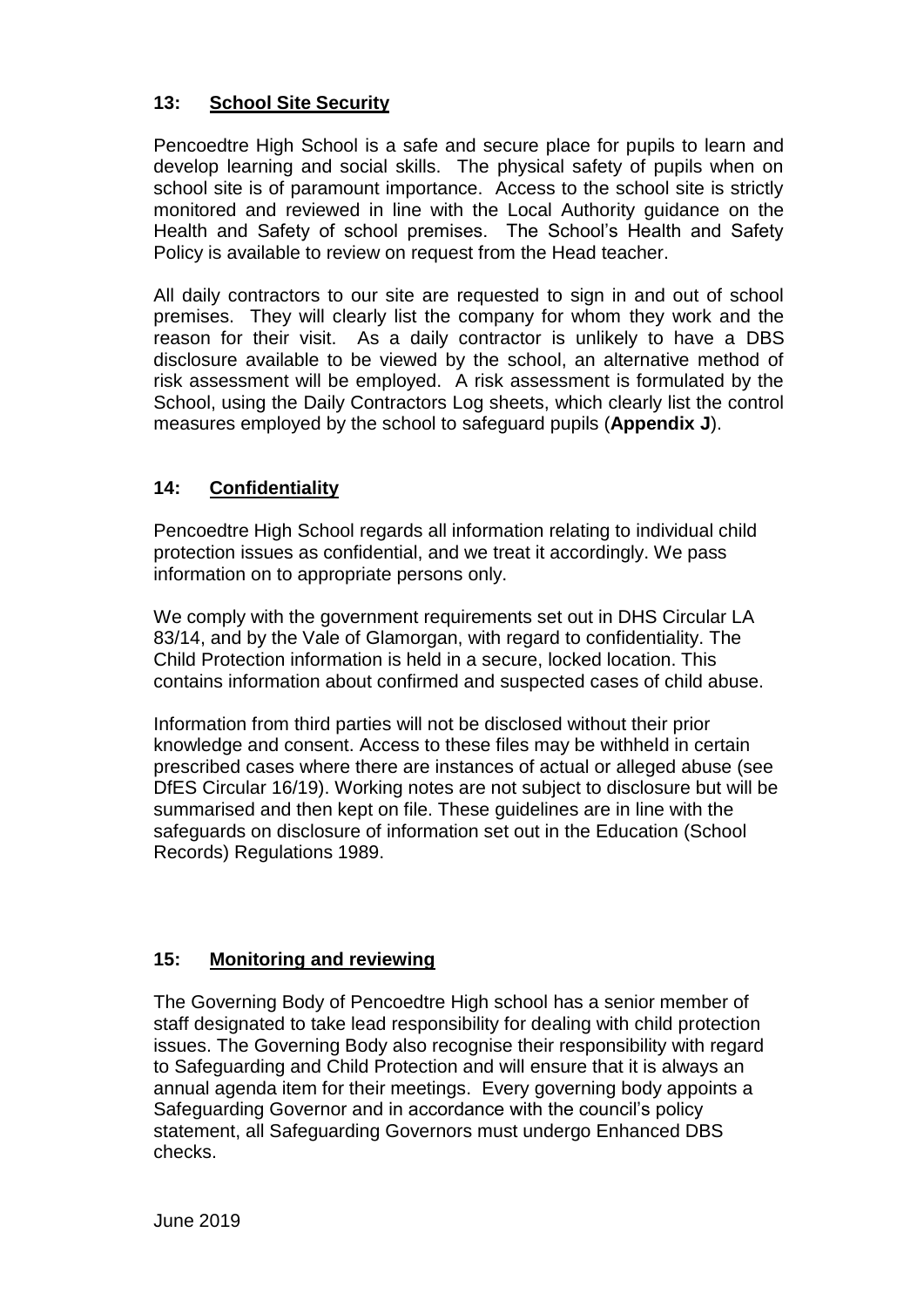Pencoedtre High School will use the Estyn 'Self - Evaluation form for Safeguarding and Child Protection' to monitor and review our policy and practice on an annual basis.

# **16: Table of Appendices**

| Appendix A | <b>Key Definitions and Concepts</b>                                         | 18-19     |
|------------|-----------------------------------------------------------------------------|-----------|
| Appendix B | Roles and Responsibilities of the School's<br><b>Safeguarding Personnel</b> | $20 - 21$ |
| Appendix C | Definitions of Abuse and Neglect                                            | $22 - 23$ |
| Appendix D | Record of Concern/Significant Event/Disclosure                              | 24        |
| Appendix E | Chronology Log                                                              | 25        |
| Appendix F | Template for Reports for Conferences                                        | 26-27     |
| Appendix G | <b>MARAC Template</b>                                                       | 28-29     |
| Appendix H | Daily Contractor Log                                                        | 30        |
| Appendix J | Safeguarding Pupil Information System                                       | $31 - 32$ |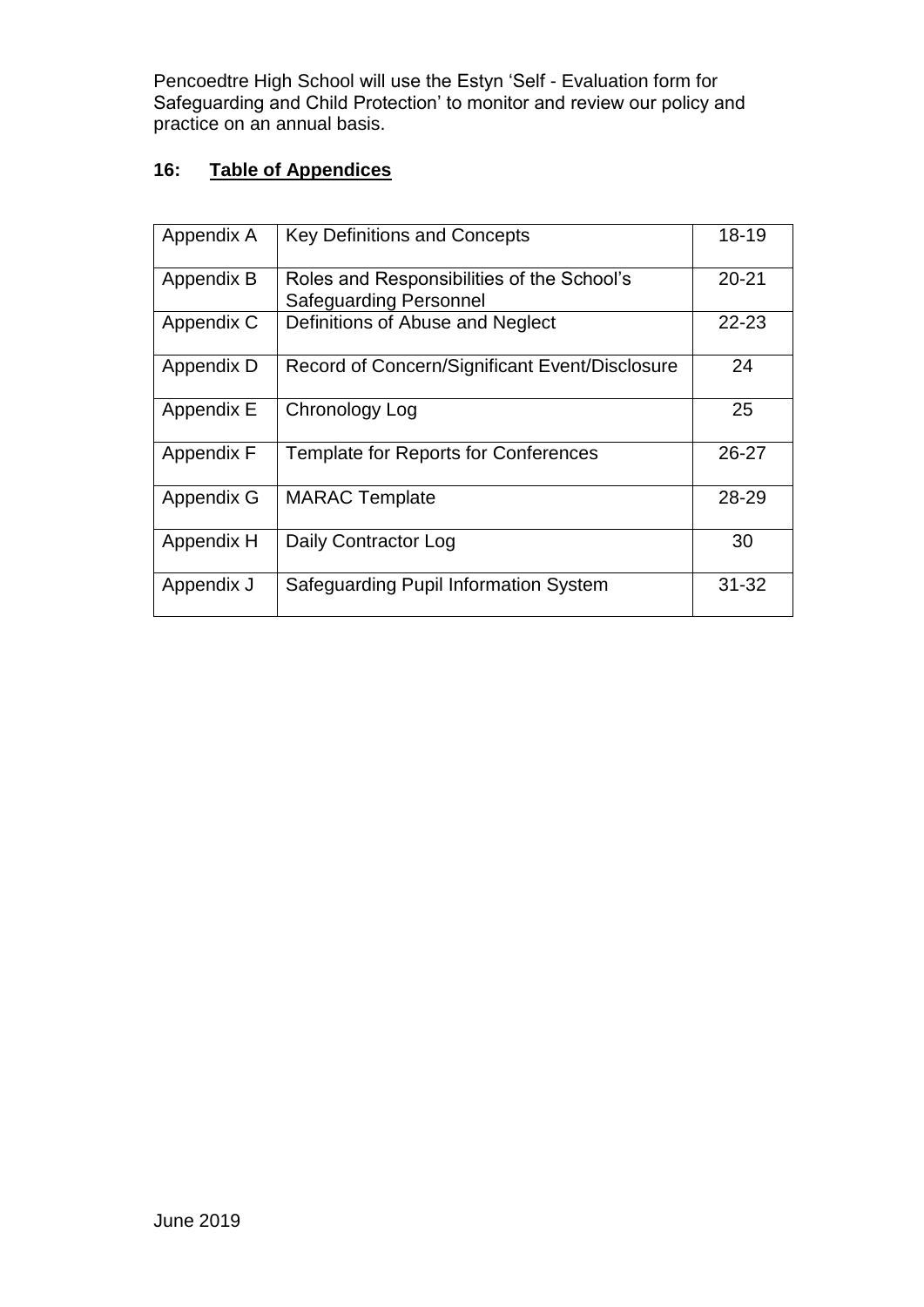# **Key Definitions and Concepts**

Extract from All Wales Child Protection Procedures

| Child in need                                   | A child is a child in need if:<br>he/she is unlikely to achieve or maintain, or have the<br>opportunity of achieving or maintaining, a<br>reasonable<br>standard of health or development without the<br>provision<br>for him/her of services by a local authority;<br>his/her health or development is likely to be<br>significantly impaired, or further impaired, without the<br>provision for him/her of such services; or<br>he/she is disabled.                            |  |
|-------------------------------------------------|----------------------------------------------------------------------------------------------------------------------------------------------------------------------------------------------------------------------------------------------------------------------------------------------------------------------------------------------------------------------------------------------------------------------------------------------------------------------------------|--|
| <b>Child</b><br>protection                      | Child protection is a part of safeguarding and promoting<br>welfare. This refers to the activity which is undertaken to<br>protect specific children who are suffering or are at risk of<br>suffering significant harm as a result of abuse or neglect.                                                                                                                                                                                                                          |  |
| <b>Children</b>                                 | A child is anyone who has not yet reached their $18th$<br>birthday. 'Children' therefore means 'children and young<br>people' throughout. The fact that a child has become<br>sixteen years of age is living independently or is in Further<br>Education, or is a member of the armed forces, or is in<br>hospital, or in prison or a young offenders institution does<br>not change their status or their entitlement to services or<br>protection under the Children Act 1989. |  |
| <b>Development</b>                              | Physical, intellectual, emotional, social or behavioural<br>development.                                                                                                                                                                                                                                                                                                                                                                                                         |  |
| Harm                                            | Ill-treatment or the impairment of health or development,<br>including, for example, impairment suffered from seeing or<br>hearing the ill-treatment of another.                                                                                                                                                                                                                                                                                                                 |  |
| <b>Health</b>                                   | Physical or mental health.                                                                                                                                                                                                                                                                                                                                                                                                                                                       |  |
| Safeguarding<br>and<br>promoting<br>the welfare | Protecting children from abuse and neglect;<br>Preventing impairment of their health or<br>development; and<br>Ensuring that they receive safe and effective care, so                                                                                                                                                                                                                                                                                                            |  |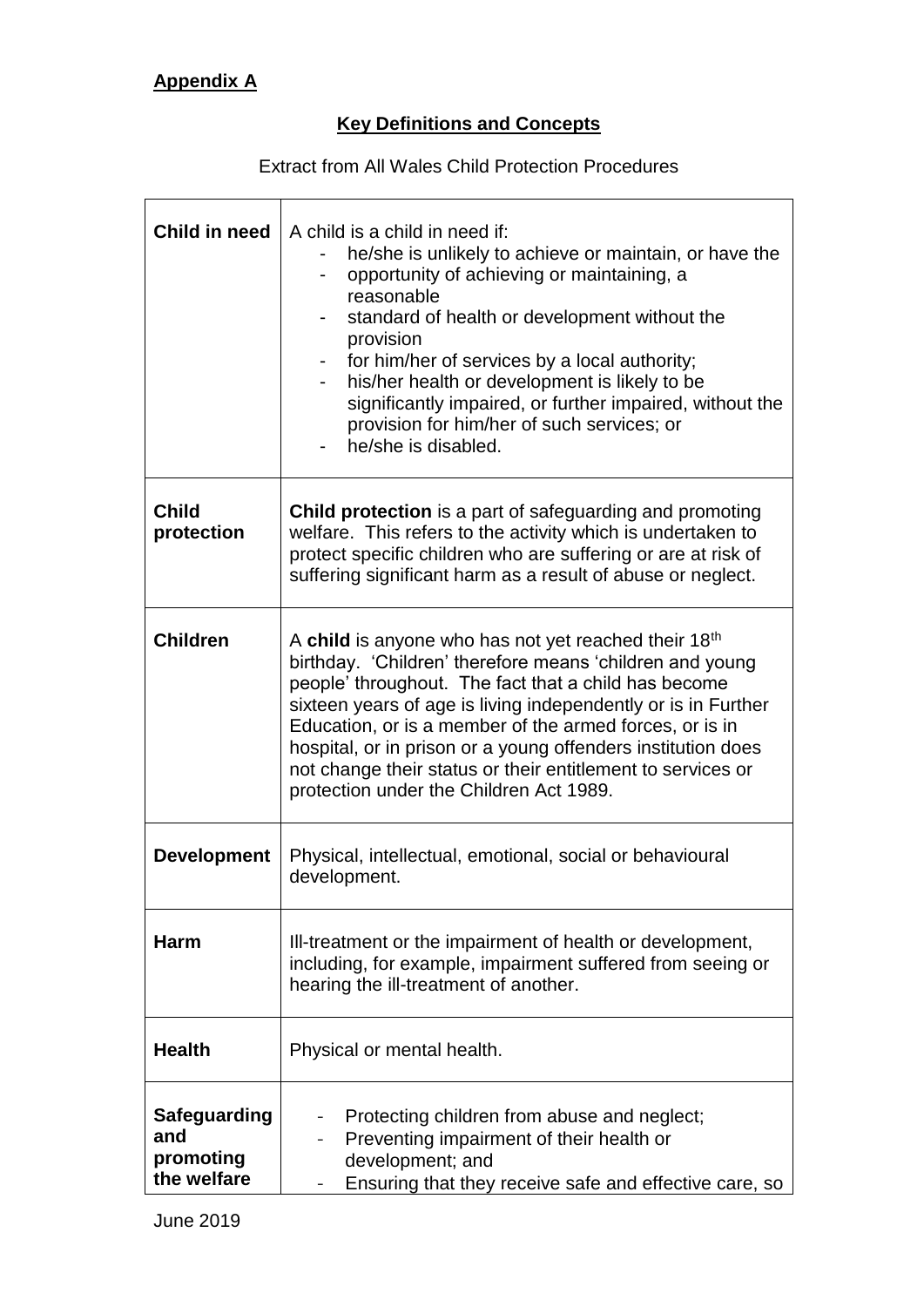| of children                             | as to enable them to have optimum life chances.                                                                                                                                                                                                                                                                                                                                                                                                                                                                                                                                                                                                                                                                                                                                                                                                                                                                         |
|-----------------------------------------|-------------------------------------------------------------------------------------------------------------------------------------------------------------------------------------------------------------------------------------------------------------------------------------------------------------------------------------------------------------------------------------------------------------------------------------------------------------------------------------------------------------------------------------------------------------------------------------------------------------------------------------------------------------------------------------------------------------------------------------------------------------------------------------------------------------------------------------------------------------------------------------------------------------------------|
| <b>Significant</b><br>harm              | Section 31(10) of the Children Act 1989 states that "where"<br>the question of whether harm suffered by a child is<br>significant turns on the child's health or development, his<br>health or development shall be compared with that which<br>could reasonably be expected of a similar child".                                                                                                                                                                                                                                                                                                                                                                                                                                                                                                                                                                                                                       |
| <b>Welfare and</b><br><b>Well-being</b> | There is no statutory definition. The Children Act 1989<br>introduced the welfare checklist that a court shall have<br>regard to in certain circumstances. The 1989 Act states<br>that a "court shall have regard in particular to:<br>the ascertainable wishes and feelings of the child<br>concerned (considered in the light of his age and<br>understanding);<br>his physical, emotional and educational needs;<br>the likely effect on him of any change in his<br>circumstances;<br>his age, sex, background and any characteristics of<br>his which the court considers relevant;<br>any harm which he has suffered or is at risk of<br>suffering;<br>how capable each of his parents, and any other<br>person in relation to whom the court considers the<br>question to be relevant, is of meeting his needs;<br>the range of powers available to the court under this<br>Act in the proceedings in question." |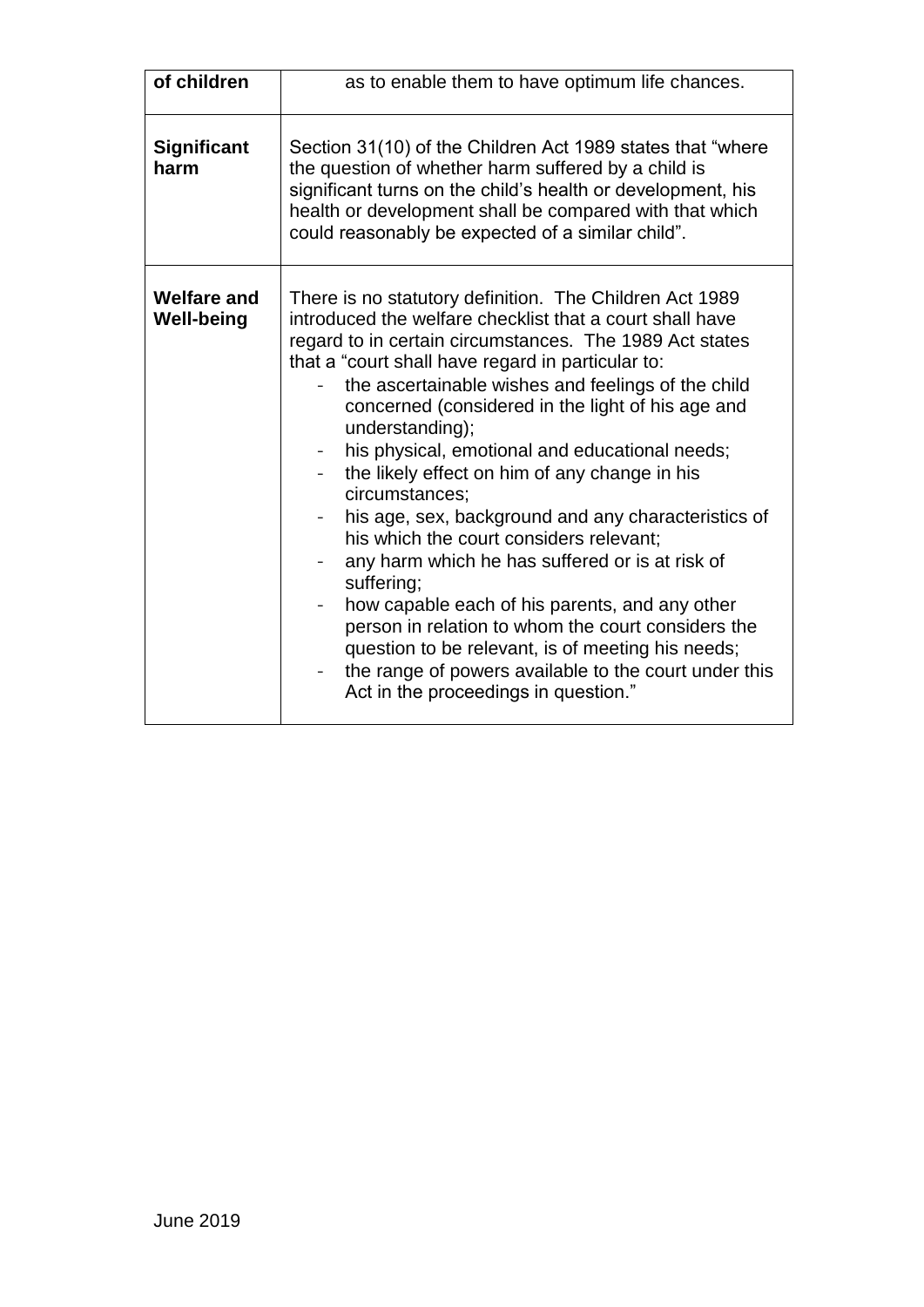#### **Roles and Responsibilities of the School's Safeguarding Personnel**

#### **The Designated Senior Person Child Protection (DSP) will co-ordinate child protection arrangements within the school.**

All schools must nominate a senior member of staff to coordinate child protection arrangements. The local authority maintains a list of all designated senior persons (DSPs) for child protection.

#### **The DSP:**

- is appropriately trained;
- acts as a source of support and expertise to the school community;
- has an understanding of LSCB procedures;
- keeps written records of all concerns, ensuring that such records are stored; securely and flagged on, but kept separate from, the pupil's general file;
- refers cases of suspected abuse to children's social care or police as appropriate;
- notifies CCYPS if a child with a child protection plan is absent for more than two days without explanation or is excluded;
- ensures that when a pupil with a child protection plan leaves the school, key documents are copied, their information is passed to their new school and the pupil's social worker is informed;
- attends and/or contributes written reports to child protection conferences (**Appendix G**);
- coordinates the school's contribution to child protection plans;
- develops effective links with relevant statutory and voluntary agencies;
- ensures that all staff sign to indicate that they have read and understood the child protection policy;
- ensures that the child protection policy is updated annually;
- liaises with the nominated governor and Headteacher (where the role is not carried out by the Headteacher) as appropriate;
- keeps a record of staff attendance at child protection training;
- makes the child protection policy available to parents.

**The deputy designated person(s)** is appropriately trained and, in the absence of the designated person, carried out those functions necessary to ensure the ongoing safety and protection of pupils. In the event of the longterm absence of the designated person, the deputy will assume all of the functions above.

#### **The governing body ensures that the school has:**

• a DSP for child protection who is a member of the senior leadership team and who has undertaken training in inter-agency working, in addition to basic child protection training;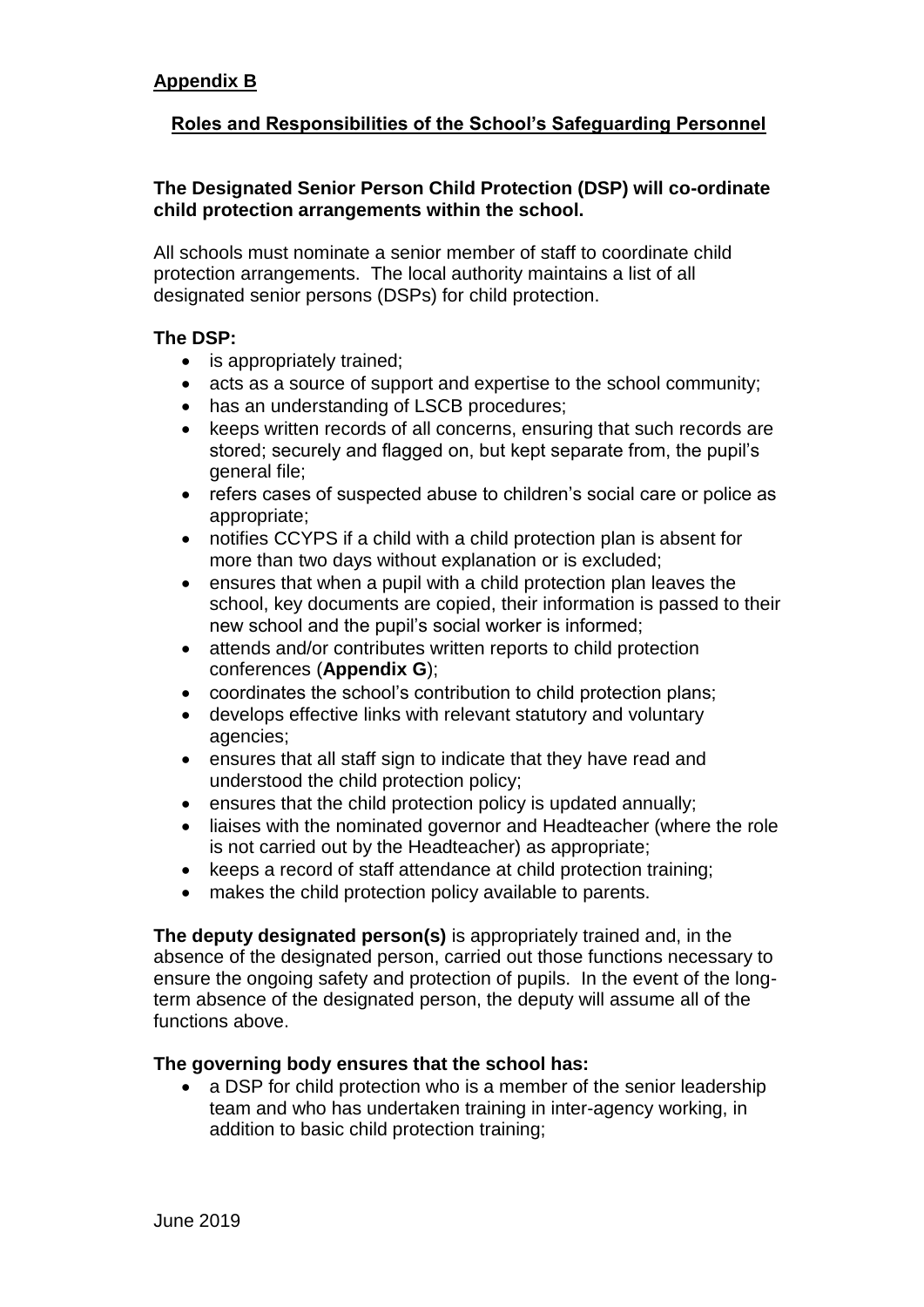- a child protection policy and procedures that are consistent with LSCB requirements, reviewed annually and made available to parents on request;
- procedures for dealing with allegations of abuse made against members of staff including allegations made against the Headteacher;
- safer recruitment procedures that include the requirement for appropriate checks;
- a training strategy that ensures all staff, including the Headteacher, receive child protection training, with refresher training at three-yearly intervals. The DSP should receive refresher training at two-yearly intervals;
- arrangements to ensure that all temporary staff and volunteers are made aware of the school's arrangements for child protection.

The governing body nominates a member (normally the chair) to be responsible for liaising with the local authority and other agencies in the event of an allegation being made against the Headteacher.

An annual report will be submitted to the local authority about how the governing body's duties have been carried out. Any weaknesses will be rectified without delay.

#### **The Headteacher:**

- ensures that the child protection policy and procedures are implemented and followed by all staff;
- allocates sufficient time and resources to enable the DSP and deputy to carry out their roles effectively, including the assessment of pupils and attendance at strategy discussions and other necessary meetings;
- ensures that all staff feel able to raise concerns about poor or unsafe practice and that such concerns are handled sensitively and in accordance with the whistleblowing procedures;
- ensures that pupils' safety and welfare is addressed through the curriculum.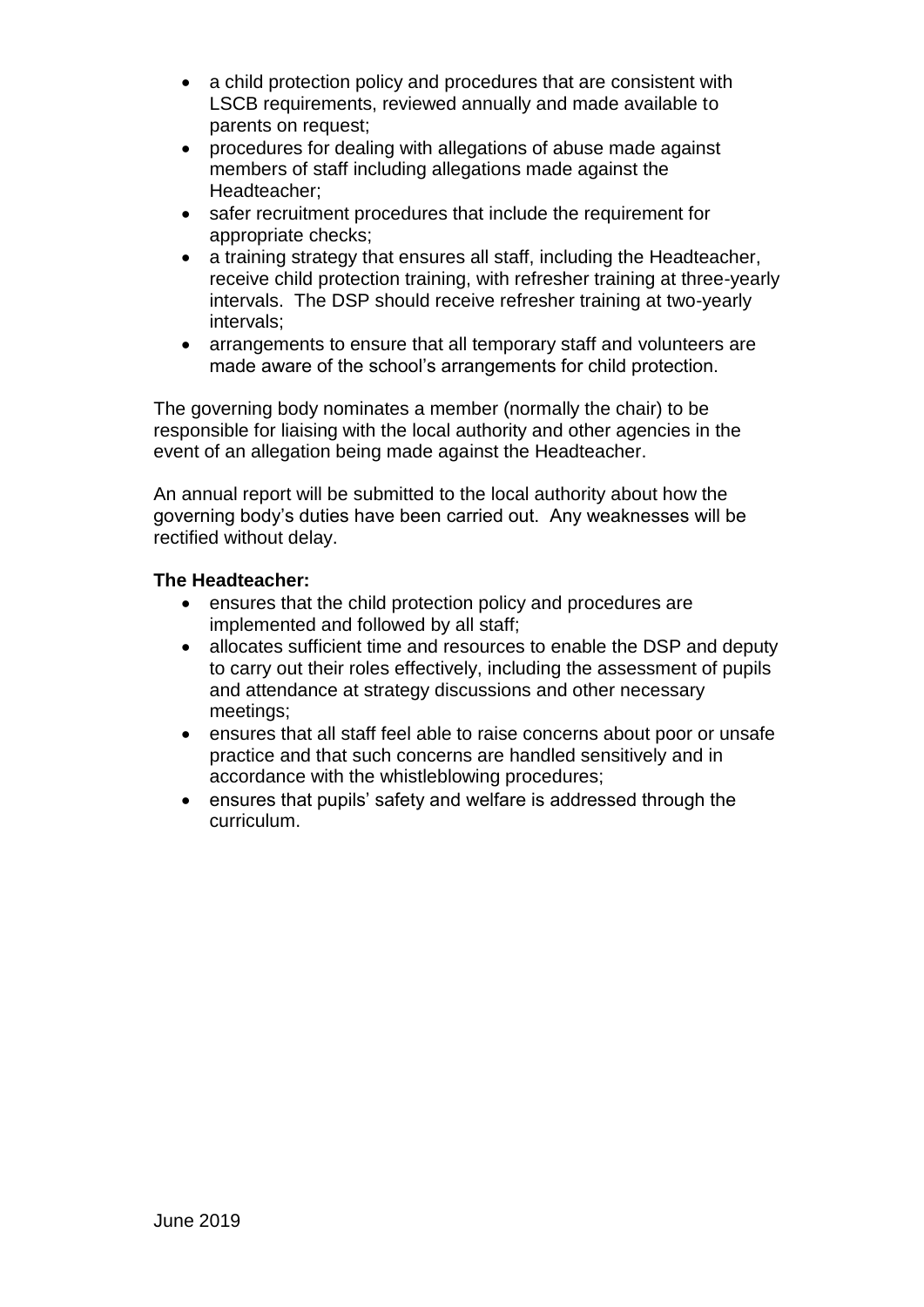#### **Definitions of Abuse and Neglect**

#### Extract from the All Wales Child Protection Procedures

To ensure that our pupils are protected from harm, we need to understand what types of behaviour constitute abuse and neglect.

'A child is abused or neglected when somebody inflicts harm, or fails to act to prevent harm. Children may be abused in a family or in an institutional or community setting, by those known to them or, more rarely, by a stranger. A child or young person up to the age of 18 years can suffer abuse or neglect and require protection via an inter-agency child protection plan (taken from All Wales Child Protection Procedures 2008).

Abuse and neglect are forms of maltreatment. Somebody may abuse or neglect a child by inflicting harm, for example by hitting them, or by failing to act to prevent harm, for example by leaving a small child home alone, or leaving knives or matches within reach of an unattended toddler.

There are four categories of abuse: physical abuse, emotional abuse, sexual abuse and neglect.

#### - **Physical abuse**

Physical abuse may involve hitting, shaking, throwing, poisoning, burning or scalding, drowning, suffocating, or otherwise causing physical harm to a child. Physical harm may also be caused when a parent or caregiver fabricates or induces illness in a child whom they are looking after. (For further details related to Fabricated Illness, please see the All Wales Child Protection Procedures 2008

#### - **Emotional abuse**

Emotional abuse is the persistent emotional ill treatment of a child such as to cause severe and persistent adverse effects on the child's emotional development. It may involve conveying to a child that they are worthless or unloved, inadequate or valued only in so far as they meet the needs of another person. It may feature age or developmentally inappropriate expectations being imposed on children. It may involve causing children frequently to feel frightened or in danger, for example by witnessing domestic abuse within the home or being bullied, or, the exploitation or corruption of children. Some level of emotional abuse is involved in all types of ill treatment of a child, though it may occur alone.

#### - **Sexual abuse**

Sexual abuse involves forcing or enticing a child or young person to take part in sexual activities, whether or not the child is aware of what is happening. The activities may involve physical contact, including penetrative or non-penetrative acts. They may include non contact activities, such as involving children in looking at, or in the production of, pornographic material or watching sexual activities, or encouraging children to behave in sexually inappropriate ways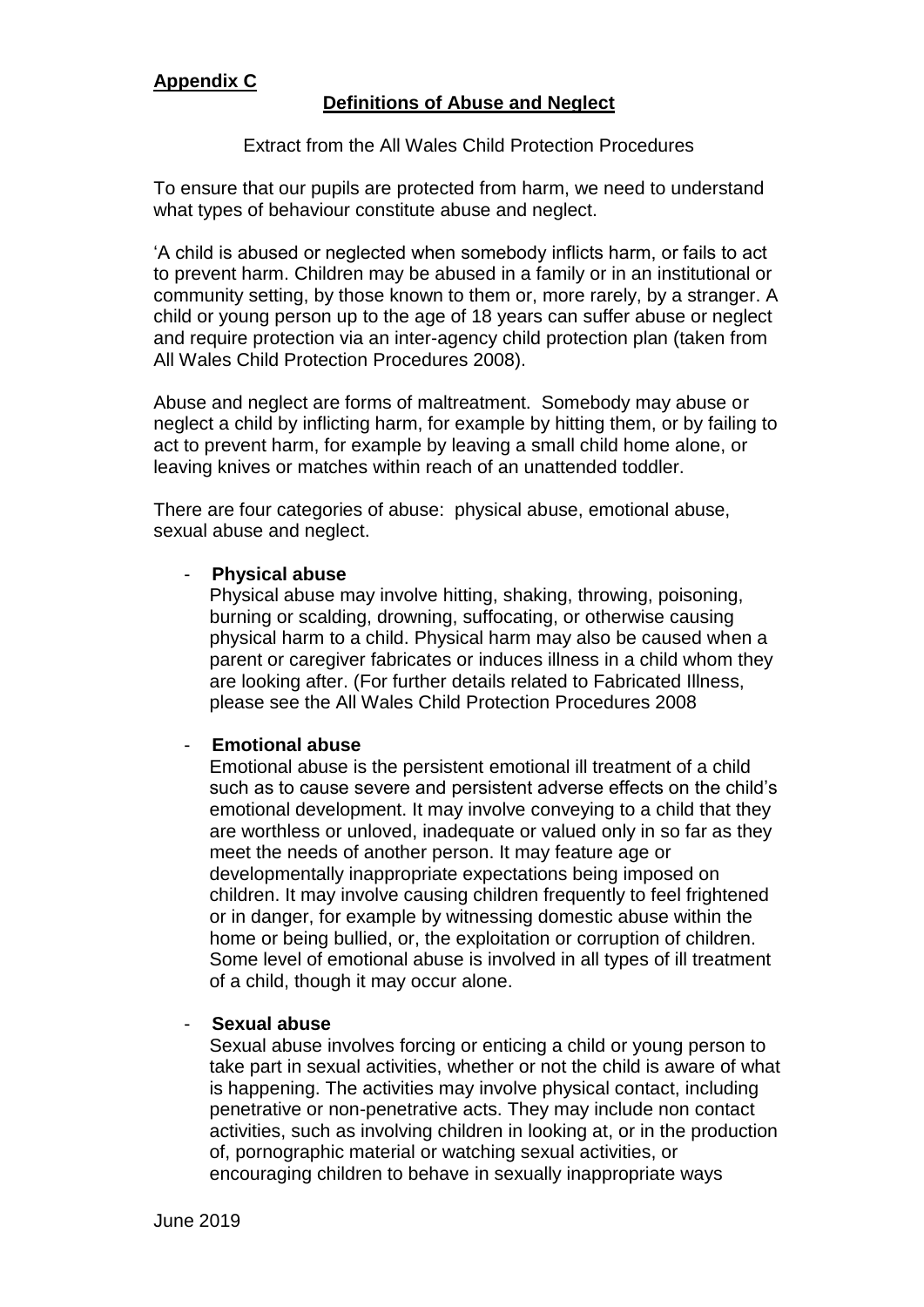#### - **Neglect**

Neglect is the persistent failure to meet a child's basic physical and/or psychological needs, likely to result in the serious impairment of the child's health or development. It may involve a parent or caregiver failing to provide adequate food, shelter and clothing, failing to protect a child from physical harm or danger, or the failure to ensure access to appropriate medical care or treatment. It may also include neglect of, or unresponsiveness to, a child's basic emotional needs. In addition, neglect may occur during pregnancy as a result of maternal substance misuse.'

#### **Indicators of Abuse**

#### **Signs and Symptoms**

This is intended as a guide. Please remember that presence of one or more factors does not necessarily give proof that child abuse has occurred.

It may, however, indicate that investigation should take place.

- Unexplained delay in seeking treatment which is needed
- Incompatible explanations
- Unexplained bruising:
- Bite Marks
- Burns and scalds
- Cigarette burns
- General physical disability
- Unresponsiveness in the child
- Soiling and wetting
- Change in behavioural patterns
- 'Frozen look'
- Attention seeking
- Apprehension
- Anti-social behaviour
- Unkempt appearance
- Sexually precocious behaviour
- Sexual exploitation
- Sexualised drawings and play
- Sudden poor performance in school
- Poor self-esteem
- Self-mutilation
- Withdrawal
- Running away
- Reluctance to return home after school
- Resistance to school medicals
- Difficulty in forming relationships
- Confusing affectionate displays
- Poor attendance
- Major changes in behaviour
- FGM
- Cruelty to Animals
- Hunger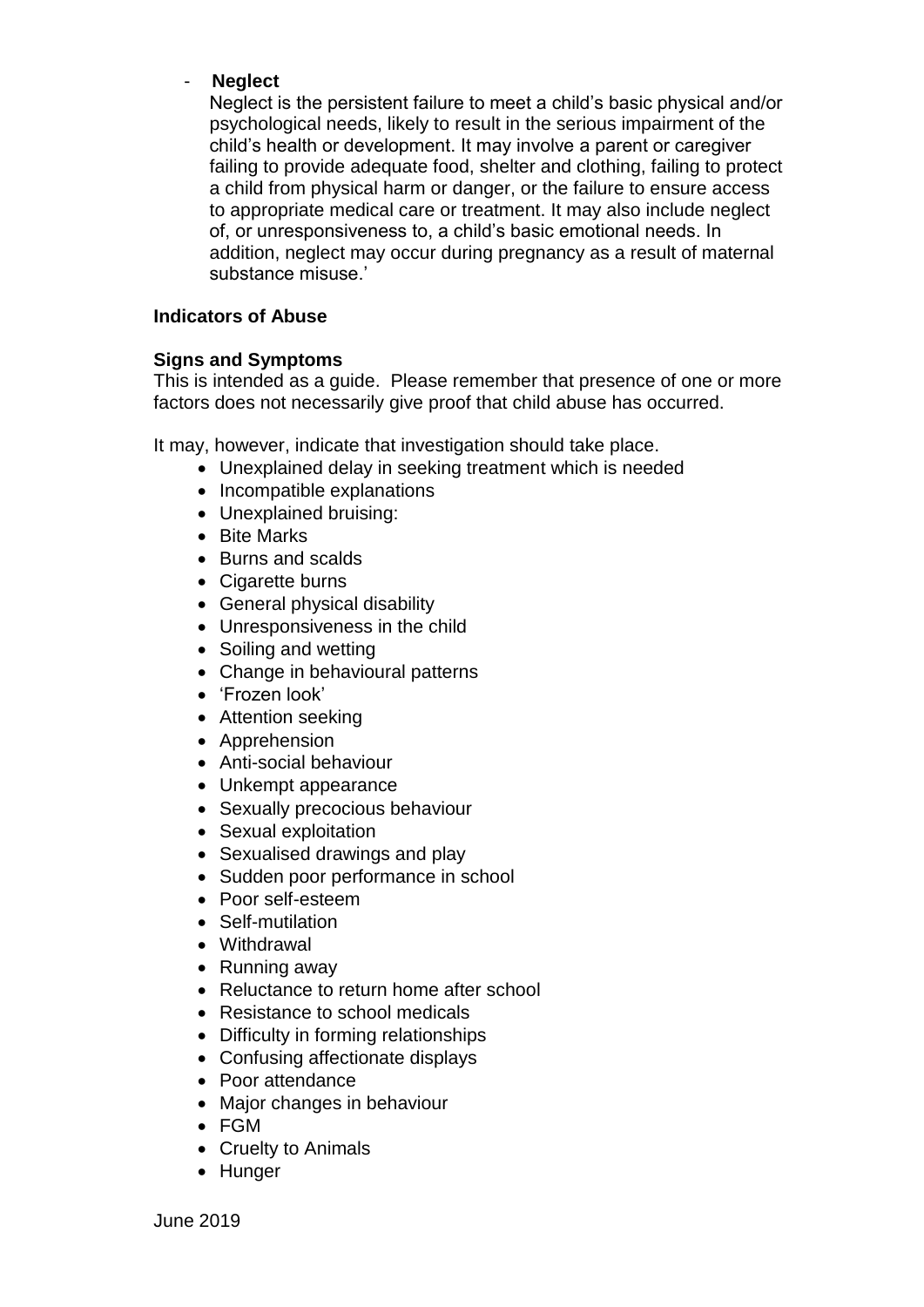# **Appendix D**

## *Vale of Glamorgan Learning & Skills Directorate*

*Record of Concern Record of Significant Event Disclosure*

#### **School:**

**Date:**

**Recorded by: Position in school:** 

| <b>Pupil's name:</b>                                                     | Male / Female         | DOB:  |
|--------------------------------------------------------------------------|-----------------------|-------|
|                                                                          | <b>Ethnic origin:</b> | NCY:  |
| Date and time of concern/incident/significant event/disclosure:          |                       |       |
| Reason for concern/details of incident, significant event or disclosure: |                       |       |
|                                                                          |                       |       |
|                                                                          |                       |       |
|                                                                          |                       |       |
|                                                                          |                       |       |
| <b>Other relevant details:</b>                                           |                       |       |
|                                                                          |                       |       |
|                                                                          |                       |       |
|                                                                          |                       |       |
| The child's/young person's voice:                                        |                       |       |
|                                                                          |                       |       |
|                                                                          |                       |       |
| Any witnesses:                                                           |                       |       |
| Action and response of DSP/Headteacher in consultation with referrer:    |                       |       |
| Contact family<br>$\bullet$                                              |                       |       |
| Recorded in schoL<br>Telephone discussion with CYL<br>$\bullet$          |                       |       |
| Referral to FACT  <br>$\bullet$                                          |                       |       |
| Multi Agency Referral Form (MARF)<br>٠                                   |                       |       |
| <b>Added to Chronology Lo</b><br>Referral to Health                      |                       |       |
| <b>Other: Please specify</b>                                             |                       |       |
|                                                                          |                       |       |
| Has the action been agreed by DSP/Headteacher and Referrer? Yes / No     |                       |       |
| <b>Signature of referrer:</b>                                            |                       | Date: |
| <b>Signature of DSP/Headteacher:</b>                                     |                       |       |

June 2019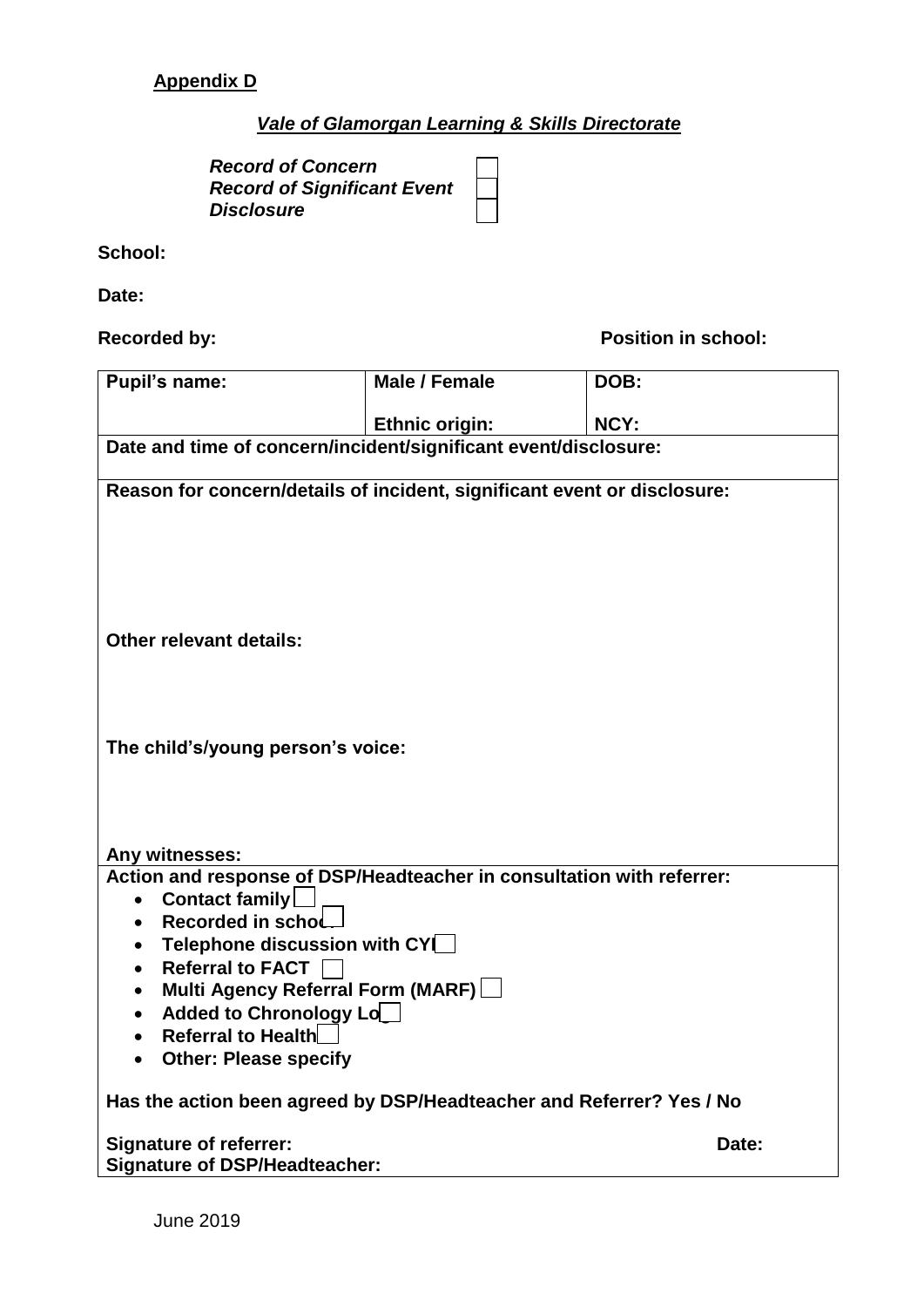# **Appendix E**

# *Vale of Glamorgan Learning & Skills Directorate Chronology Log*

*Name: School:*

*Class/form: DOB:*

| <b>Date</b> | <b>Significant event</b> | <b>Action taken</b> | By<br>whom              |
|-------------|--------------------------|---------------------|-------------------------|
|             |                          |                     | $\overline{\mathbf{?}}$ |
|             |                          |                     |                         |
|             |                          |                     |                         |
|             |                          |                     |                         |
|             |                          |                     |                         |
|             |                          |                     |                         |
|             |                          |                     |                         |
|             |                          |                     |                         |
|             |                          |                     |                         |
|             |                          |                     |                         |
|             |                          |                     |                         |
|             |                          |                     |                         |
|             |                          |                     |                         |
|             |                          |                     |                         |
|             |                          |                     |                         |
|             |                          |                     |                         |
|             |                          |                     |                         |
|             |                          |                     |                         |
|             |                          |                     |                         |
|             |                          |                     |                         |
|             |                          |                     |                         |
|             |                          |                     |                         |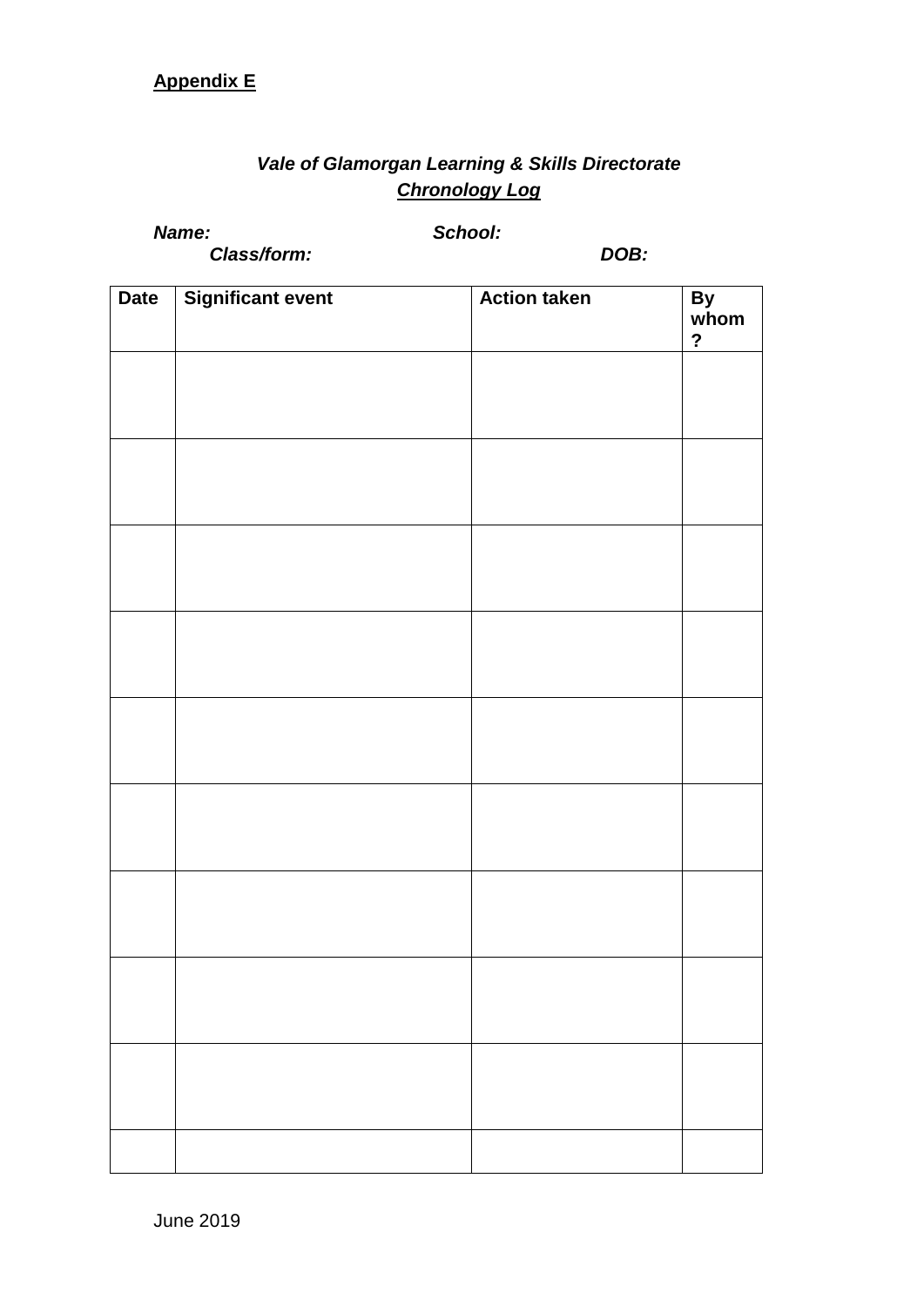# **Appendix F**

 $\overline{\phantom{a}}$ 

| Vale of Glamorgan Learning & Skills Directorate                                                          |                                                                                |  |  |  |
|----------------------------------------------------------------------------------------------------------|--------------------------------------------------------------------------------|--|--|--|
|                                                                                                          | <b>REPORT FOR CHILD PROTECTION CONFERENCES</b>                                 |  |  |  |
| <b>Pupil's name:</b>                                                                                     | <b>Type of Conference:</b>                                                     |  |  |  |
| <b>Initial/Review/Other</b><br>DOB:                                                                      |                                                                                |  |  |  |
| <b>Address:</b>                                                                                          | <b>Author of report:</b>                                                       |  |  |  |
|                                                                                                          |                                                                                |  |  |  |
| School:                                                                                                  | <b>Year Group:</b>                                                             |  |  |  |
|                                                                                                          | Date:                                                                          |  |  |  |
| 1.) Information regarding incident or concerns that led to the MARF.                                     |                                                                                |  |  |  |
|                                                                                                          |                                                                                |  |  |  |
|                                                                                                          |                                                                                |  |  |  |
|                                                                                                          |                                                                                |  |  |  |
|                                                                                                          |                                                                                |  |  |  |
| 2.) Brief chronology of involvement or attach Chronology Log                                             |                                                                                |  |  |  |
|                                                                                                          |                                                                                |  |  |  |
|                                                                                                          |                                                                                |  |  |  |
|                                                                                                          |                                                                                |  |  |  |
|                                                                                                          |                                                                                |  |  |  |
|                                                                                                          |                                                                                |  |  |  |
|                                                                                                          |                                                                                |  |  |  |
| 3a.) Child's development needs<br>e.g. Educational progress, EP/BIT/EWO involvement, attendance, any EBD |                                                                                |  |  |  |
| concerns, relationship with family and peers, social presentation                                        |                                                                                |  |  |  |
|                                                                                                          |                                                                                |  |  |  |
|                                                                                                          |                                                                                |  |  |  |
|                                                                                                          |                                                                                |  |  |  |
|                                                                                                          |                                                                                |  |  |  |
| <b>3b.)</b> Known health concerns, involvement of school nurse                                           |                                                                                |  |  |  |
|                                                                                                          |                                                                                |  |  |  |
|                                                                                                          |                                                                                |  |  |  |
|                                                                                                          |                                                                                |  |  |  |
| 4.) Comments on your observations of parenting                                                           |                                                                                |  |  |  |
|                                                                                                          | e.g Parents meeting basic care needs, ensuring safety and stability, providing |  |  |  |
|                                                                                                          | guidance and boundaries, providing emotional warmth, promoting learning        |  |  |  |
| and intellectual development, working relationship with school.                                          |                                                                                |  |  |  |
|                                                                                                          |                                                                                |  |  |  |
|                                                                                                          |                                                                                |  |  |  |
|                                                                                                          |                                                                                |  |  |  |
|                                                                                                          |                                                                                |  |  |  |
|                                                                                                          |                                                                                |  |  |  |
| 5.) Any other relevant information                                                                       |                                                                                |  |  |  |
| e.g. family history and functioning, housing, employment                                                 |                                                                                |  |  |  |
|                                                                                                          |                                                                                |  |  |  |
|                                                                                                          |                                                                                |  |  |  |
|                                                                                                          |                                                                                |  |  |  |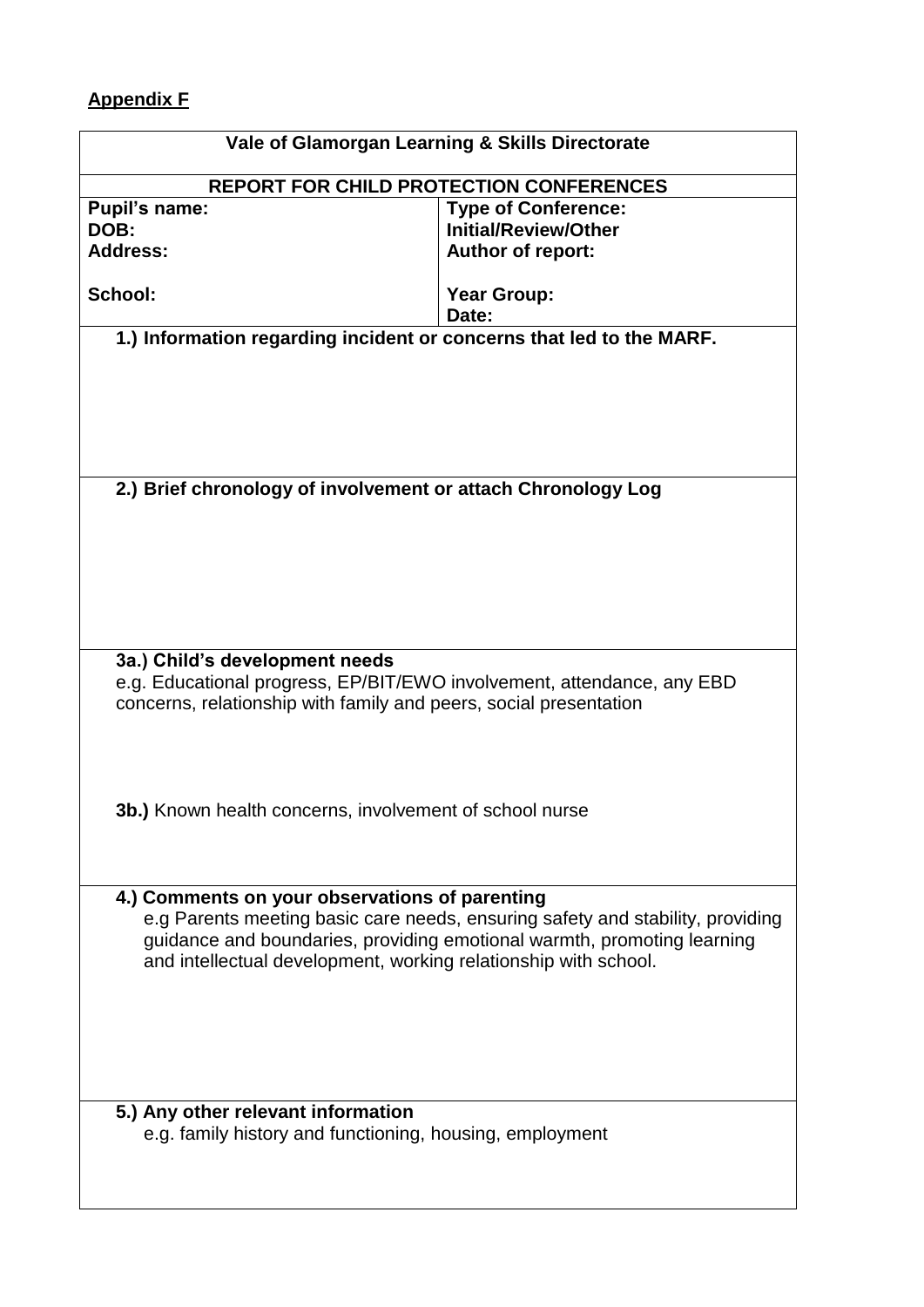| 6.) The child's/young person's voice:     |                            |
|-------------------------------------------|----------------------------|
|                                           |                            |
|                                           |                            |
|                                           |                            |
| 7.) Consideration of perceived risk:      |                            |
|                                           |                            |
|                                           |                            |
| Has this report been shared with parents? |                            |
|                                           |                            |
| Signed:                                   | <b>Position in school:</b> |
| Date:                                     |                            |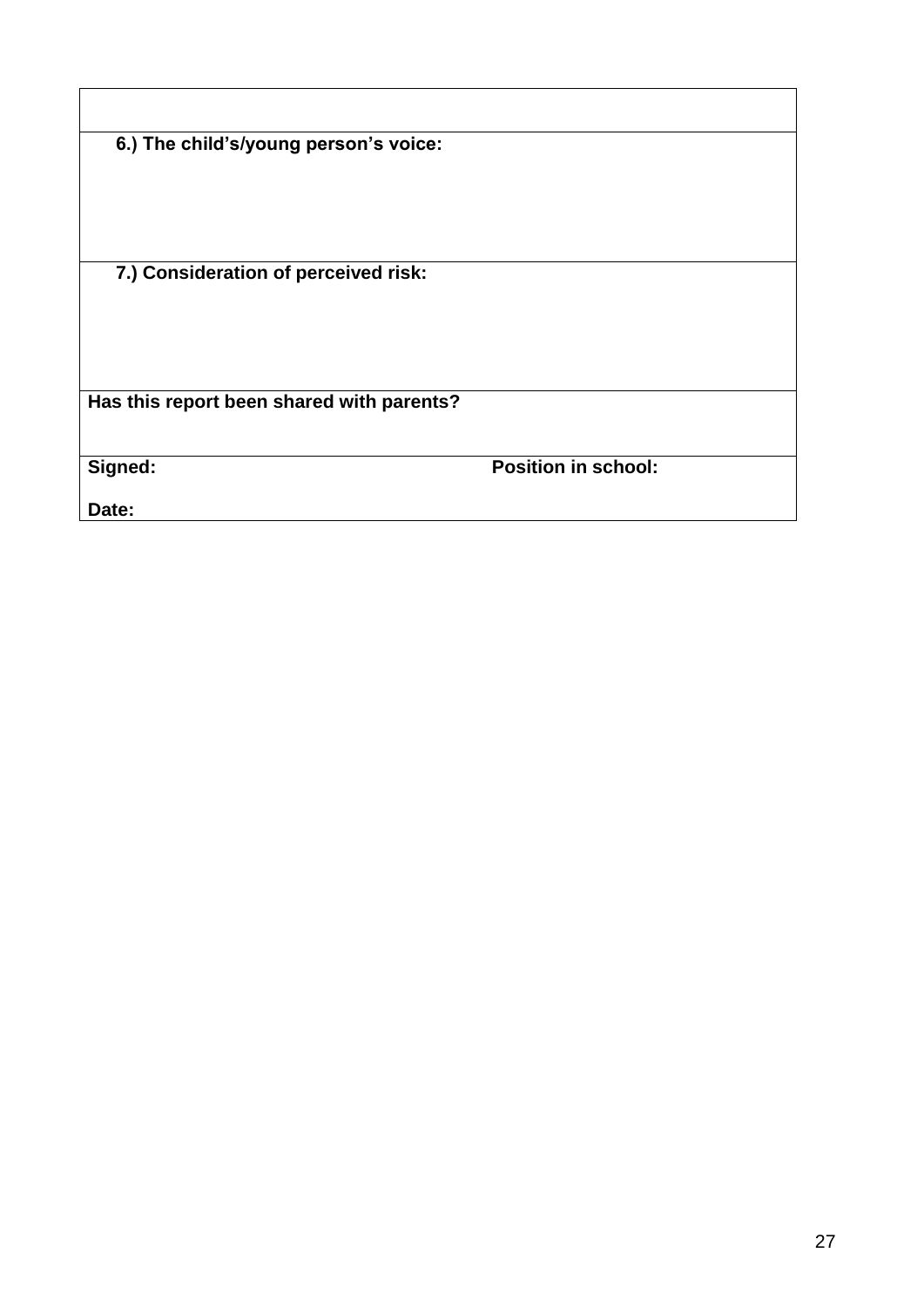### **Appendix G**

26th June 2015 Dorian Davies 01446 709867 01446 701820

JS/RS

[Ddavies@valeofglamorgan.gov.uk](mailto:Ddavies@valeofglamorgan.gov.uk)

#### **RESTRICTED AND CONFIDENTIAL INFORMATION**

Head teacher

Vale of Glamorgan

Dear Headteacher,

The pupil(s) listed below are due to be discussed at the forthcoming Domestic Abuse Multi-Agency Risk Assessment Conference (MARAC) for **high risk** cases on 2nd July 2014.

| Pupil | <b>DOB</b> | SA/SA+/ Address<br>SEN |  |
|-------|------------|------------------------|--|
|       |            |                        |  |
|       |            |                        |  |
|       |            |                        |  |

It is vital that the MARAC members receive as much information as possible to assist in targeting the necessary intervention for the family. Could you therefore, please provide comments below:-

**Attendance:**

**Personal Presentation:**

**Level of Achievement and brief comment on progress:** 

**Any Involvement with other agencies:**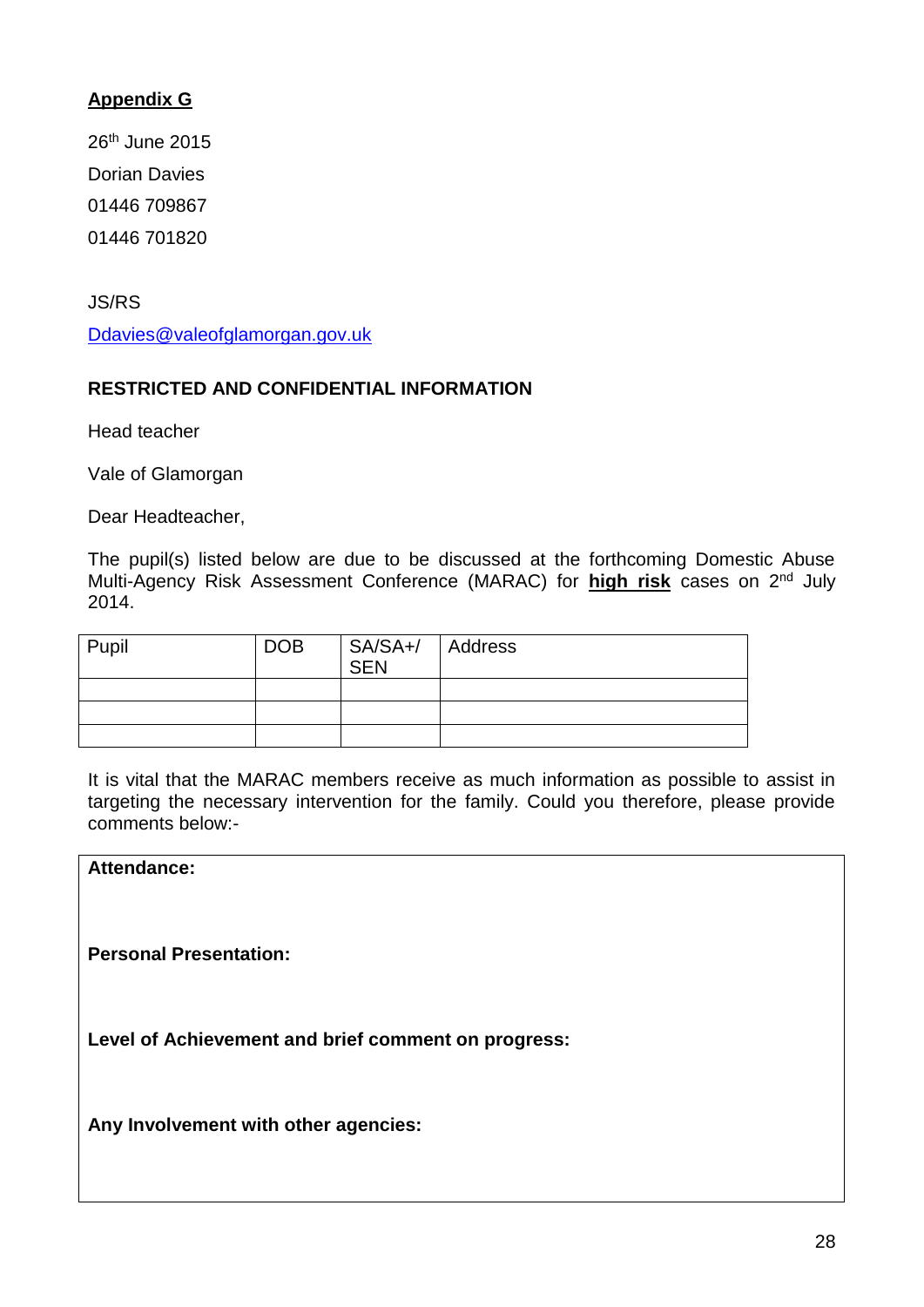**Changes in Behaviour:**

**Areas of concern:**

**Perception of any risk:**

#### **Please send or e-mail to:**

Caroline Cleary Public Protection Unit, Uned Gwarchod y Cyhoedd Central (East) BCU – BCU y Canol (Dwyrain) Serving Bridgend & the Vale, Yn gwasanaethu Pen-y-Bont a'r Fro Cowbridge Police Station, Gorsaf Heddlu Y Bontfaen Giatgorllewin, Cowbridge, CF71 7AR. Westgate, Y Bont-Faen Email: central-bcu-domestic@south-wales.pnn.police.uk

**and** 

Dorian Davies Safeguarding Officer School Improvement and Inclusion Service Vale of Glamorgan Council Email: [DDavies@valeofglamorgan.gov.uk](mailto:DDavies@valeofglamorgan.gov.uk)

Yours faithfully,

Dorian Davies **Safeguarding Officer School Improvement and Inclusion Service**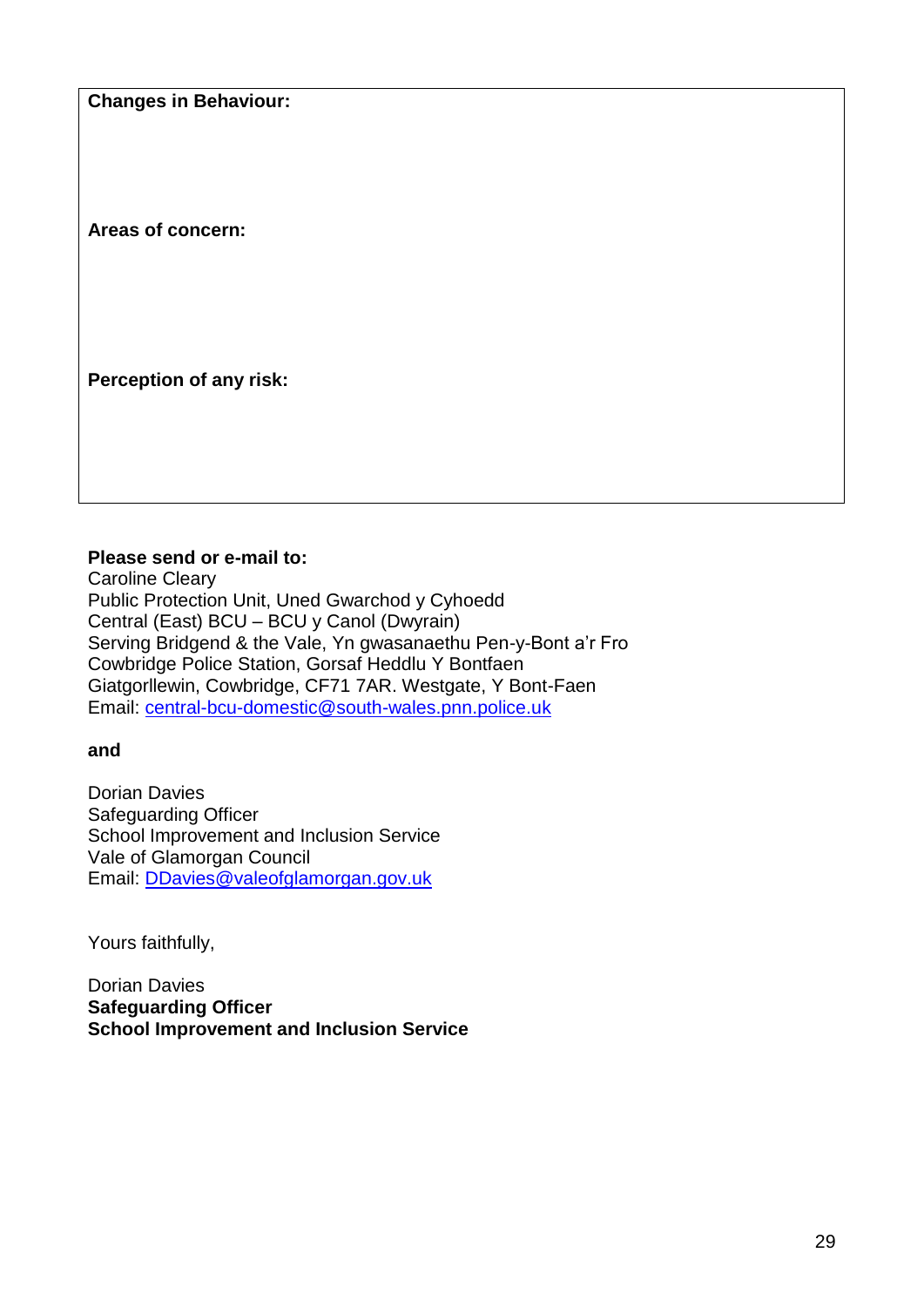# **Appendix H**

# **Daily Contractor Log**



\*CP info given to contractors should include name and location of DSP, and immediate actions required in reporting concern

| <b>Date</b> | <b>Time</b> | <b>Time</b> | <b>Name</b> | Company | <b>Reason for Visit</b> | <b>CP</b> info          | <b>Risk Assessment</b>                             |
|-------------|-------------|-------------|-------------|---------|-------------------------|-------------------------|----------------------------------------------------|
|             | In          | Out         |             |         |                         | given*<br>(please tick) | of Contractor (must be completed)                  |
|             |             |             |             |         |                         |                         | Valid<br>Disclosure<br>CRB<br>number               |
|             |             |             |             |         |                         |                         | Will be accompanied whilst on<br>school site       |
|             |             |             |             |         |                         |                         | Not in areas where lone pupils<br>are              |
|             |             |             |             |         |                         |                         | Valid<br>Disclosure<br>CRB<br>number               |
|             |             |             |             |         |                         |                         | Will be accompanied whilst on<br>school site       |
|             |             |             |             |         |                         |                         | Not in areas where lone pupils<br>are              |
|             |             |             |             |         |                         |                         | Valid<br><b>Disclosure</b><br><b>CRB</b><br>number |
|             |             |             |             |         |                         |                         | Will be accompanied whilst on<br>school site       |
|             |             |             |             |         |                         |                         | Not in areas where lone pupils<br>are              |
|             |             |             |             |         |                         |                         | Disclosure<br>Valid<br><b>CRB</b><br>number        |
|             |             |             |             |         |                         |                         | Will be accompanied whilst on<br>school site       |
|             |             |             |             |         |                         |                         | Not in areas where lone pupils<br>are              |
|             |             |             |             |         |                         |                         | Valid<br><b>Disclosure</b><br><b>CRB</b><br>number |
|             |             |             |             |         |                         |                         | Will be accompanied whilst on<br>school site       |
|             |             |             |             |         |                         |                         | Not in areas where lone pupils<br>are              |
|             |             |             |             |         |                         |                         | Valid<br>Disclosure<br><b>CRB</b><br>number        |
|             |             |             |             |         |                         |                         | Will be accompanied whilst on<br>school site       |
|             |             |             |             |         |                         |                         | Not in areas where lone pupils<br>are              |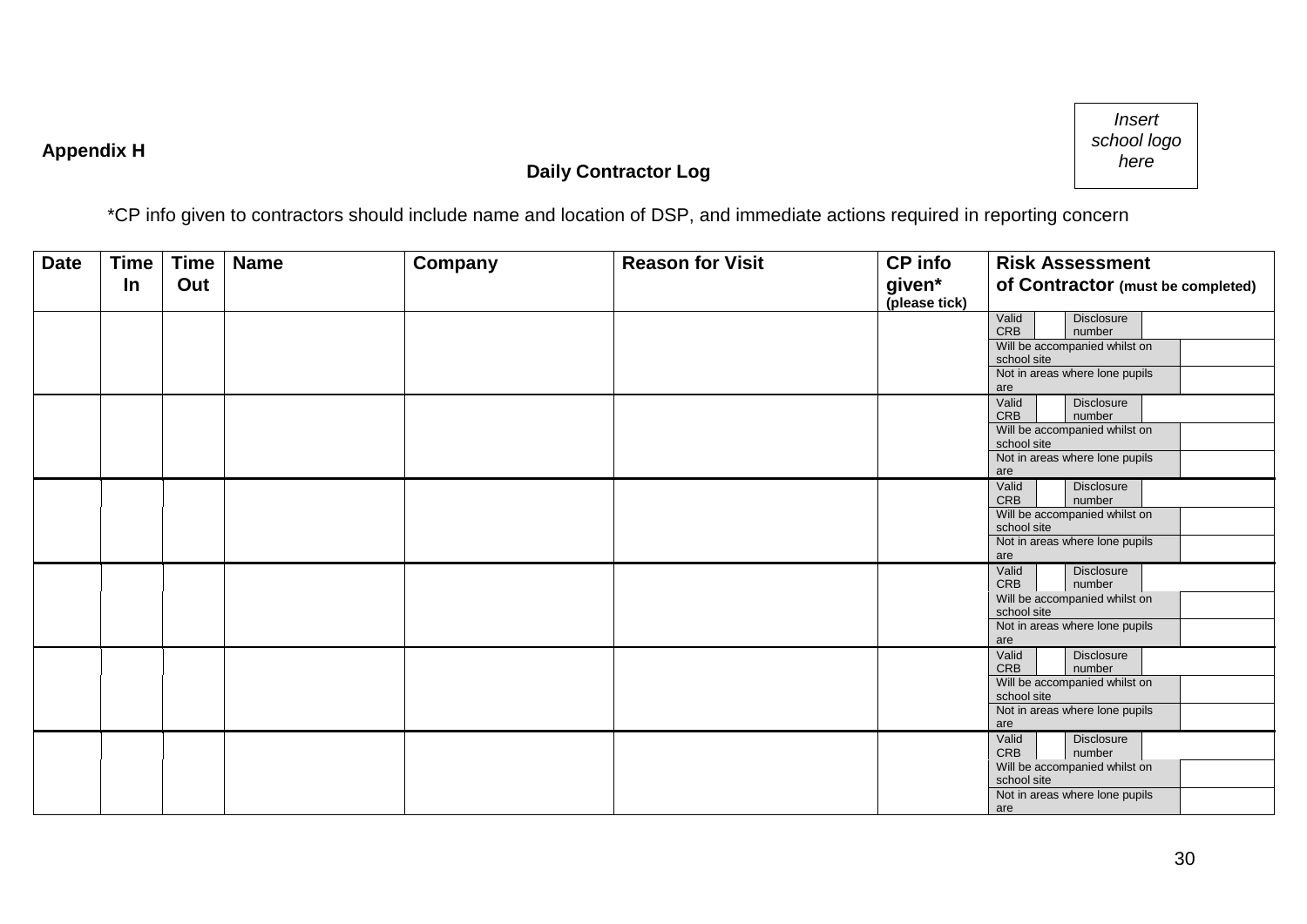## **Appendix J**

**BRO MORGANNWG** 

Insert school logo here

# **Safeguarding Pupil Information record**

| <b>Name</b>    | <b>DOB</b> | <b>UPN</b><br><b>Number</b> |
|----------------|------------|-----------------------------|
| <b>Address</b> |            |                             |

| <b>Primary PR Holder:</b>                      |  |
|------------------------------------------------|--|
| (Parent or Children's CYPS)                    |  |
| <b>Parents' Names:</b>                         |  |
| <b>Parents' Address:</b>                       |  |
| <b>Parents' contact number:</b>                |  |
| Carer's name (if not<br>residing with Parents) |  |
| <b>Carer's Address:</b>                        |  |
| <b>Carer's contact number:</b>                 |  |

| <b>Child Protection (CP)</b>                                                                   |                                    |
|------------------------------------------------------------------------------------------------|------------------------------------|
|                                                                                                | <b>Looked After Children (LAC)</b> |
| <b>Date of CP Registration</b>                                                                 | Date became LAC                    |
| <b>Child Protection</b>                                                                        | <b>Legal Status (if</b>            |
| <b>Register Category</b>                                                                       | LAC)                               |
|                                                                                                |                                    |
| Date ceased CP                                                                                 | Date ceased to be                  |
| <b>Registration</b>                                                                            | <b>LAC</b>                         |
| <b>Social Worker</b>                                                                           | <b>Contact Number</b>              |
|                                                                                                |                                    |
| <b>CYPSCYPS Team</b>                                                                           | <b>CYPSCYPS Area</b>               |
| <b>Manager</b>                                                                                 | <b>Team</b>                        |
| <b>Additional Notes / Emergency Information:</b>                                               |                                    |
| (e.g. early alert files, files for children causing concern, restrictions on contact, hazards, |                                    |
| allergies, medical information or special family arrangements                                  |                                    |